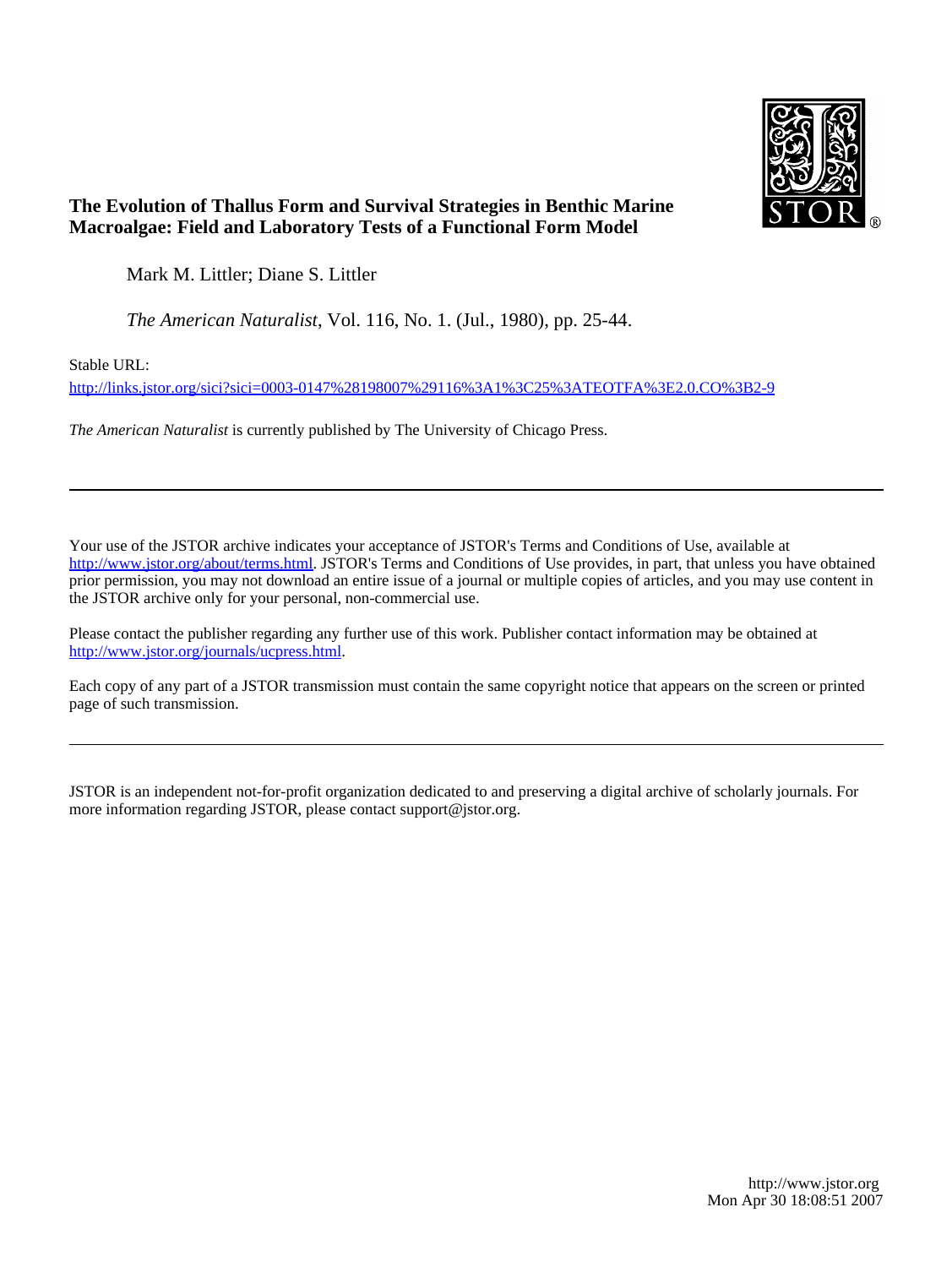## THE EVOLUTION OF THALLUS FORM AND SURVIVAL STRATEGIES IN BENTHIC MARINE MACROALGAE: FIELD AND LABORATORY TESTS OF A FUNCTIONAL FORM MODEL

MARK M. LITTLER AND DIANE S. LITTLER

Department of Ecology and Evolutionary Biology, University of California, Irvine, California 92717

*Submitted August 14, 1978; Accepted February 12, 1979* 

Morphological attributes of algae have long beesr considered primarily from the standpoint of taxonomy and used to discover new species or to speculate on phylogenetic affinities. While these approaches are of value, a fresh outlook that synthesizes the adaptational significance of algal structure, ecology, and physiology is needed.

Very few studies have considered algal structure and its relationship to primary productivity. Odum et al. (1958) reported the uptake of  $^{32}P$  as well as primary productivity to be correlated with calculated surface to volume ratios for seven marine algae. Kanwisher (1966) viewed the algal thallus as a population of photosynthetic cells in a structural matrix; he noted that massive forms, containing relatively higher ratios of structural to photosynthetic components, tended to have a lower photosynthetic capacity than more delicate species. Littler (1979) found a close relationship between thallus (i.e., morphological) form and light-saturated photosynthetic rates for 45 species of marine macroalgae. Additionally, the high productivity of seaweeds has been emphasized by Mann (1973) and discussed in view of several postulated growth strategies.

A major limitation of the traditional productivity approach to ecological research has been the emphasis placed on describing photosynthetic and respiratory features for producer populations, which thus far has provided little information on the important selective processes that determine these properties. This focus, while giving useful specific and detailed data, has not added greatly to the ability to make predictions or general statements. Clearly, a costs versus benefits approach relating the diverse features of algal morphology to ecological interactions (e.g., succession, competition, predation) and physiological functions (e.g., primary productivity and respiration) is needed to assess important adaptational strategies. The present research explores the general concept that morphology, ecological attributes, and productivity are interrelated and synthesizes the adaptive significance of thallus form relative to the productivity ecology and survival of benthic macroalgae.

Two procedures were used to evaluate costs and benefits: (1) manipulative experiments of succession and *(2)* empirical tests of hypothetical strategies for

**Am.** Nat. 1980. Vol. 116. pp. 25-44.

*(8*1980 by The University of Chicagu. **0003-0147'80'1601-0002\$01.72**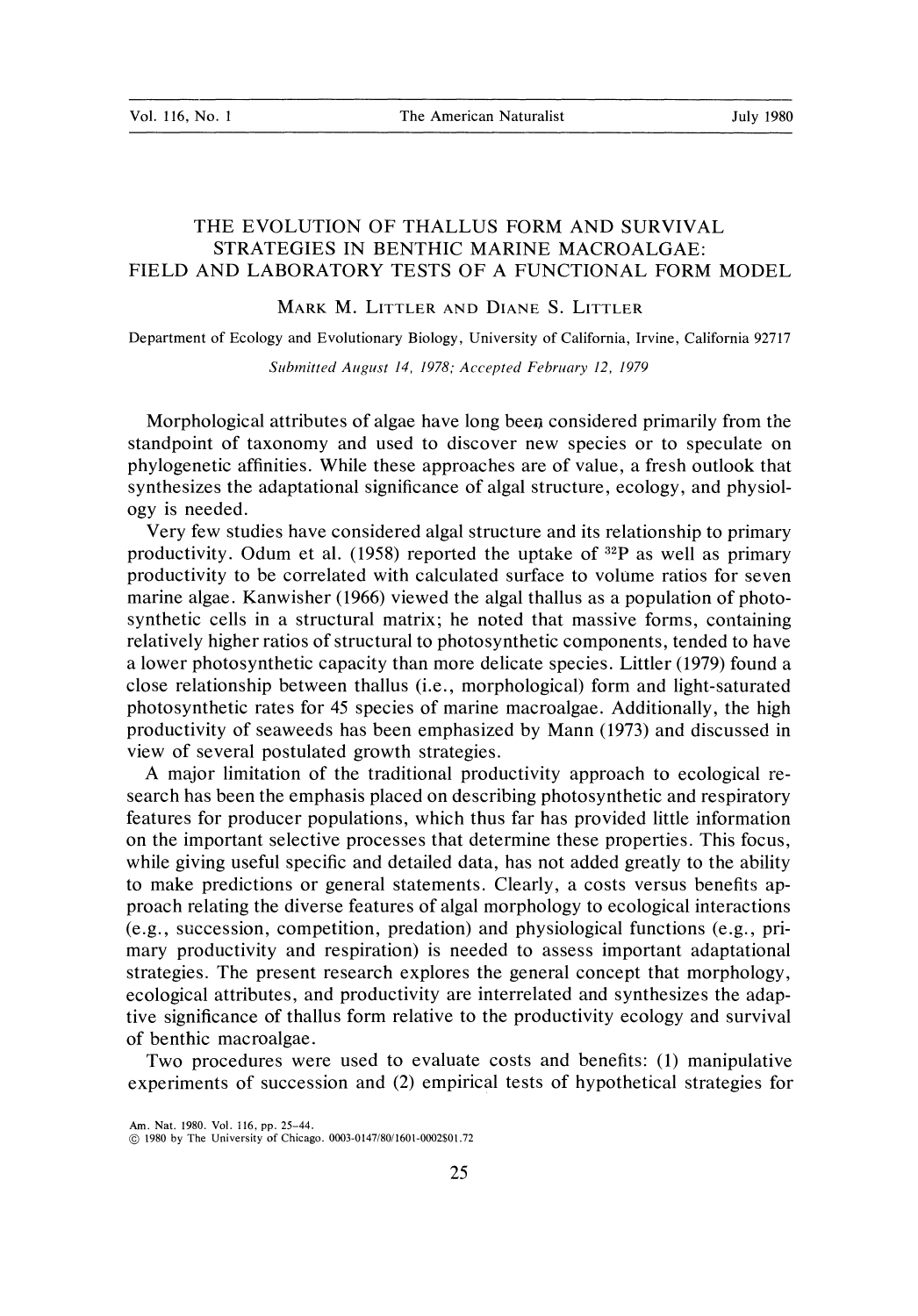sera1 sequences in macrophyte succession. This latter method can be used only if the initial hypotheses are posed properly; a critical problem is the intuitive formulation of appropriate survival strategies.

The evolution of environmental resistance (hardiness), defenses against predation, and interference competition may well involve costs because of: (1) an energetic commitment; (2) a material commitment that might result in reduced potential for new growth and reproduction; as well as (3) the possible incompatability of such resistance or defensive systems with basic physiological processes. For a given feature to be selected, the benefits resulting from the required investment of resources must be greater than the competing alternative investments that are possible within the organisms' genetic limitations. In general, the following three overall features should pertain in regard to marine macroalgal energetics.

1. Marine macroalgae have basic energy requirements; energy used for environmental resistance or morphological defensive systems is not available for other uses. (However, evidence exists that some chemical defense compounds also function in primary processes [Seigler and Price 1976; Seigler 19771.)

2. The relationship between production rates and morphology for algal communities from different habitats should be similar in the absence of major environmental constraints if ecological pressures on various morphological/ physiological types act as widespread selective forces.

3. Different algae may adapt to similar environments through different evolutionary channels (imposed by previously acquired genetic information which cannot be modified drastically in a short time) in a divergent (not convergent) manner, thus resulting in both spatial and temporal partitioning of resources.

Testable hypotheses were formulated by considering the kinds of selective pressures on algal species from early successional seres (characteristic of disturbed environments; Connell 1975; Murray and Littler 1978) in comparison to those on algae from intermediate and mature communities (typical of nonstressful habitats). From these considerations, the extremes of a broad range of adaptive features for various kinds of seaweeds could be postulated and tested.

# METHODS AND MATERIALS

The evolutionary history of macroalgae has resulted in a great diversity of metabolic responses and thallus forms. These physiological and morphological adaptations must reflect different survival strategies in terms of trade-offs between capacities for rapid growth, reproduction, environmental tolerance, resistance to predation, competition (for nutrients, space, and light), and perhaps in some cases cooperative interactions (e.g., mutualism). However, it must be kept in mind that at different stages in the life history of a given species it is highly likely that strategies might change (e.g., crust versus upright bladelike alternants in *Scytosiphon, Petalonia, and Gigartina; small sheetlike thalli versus large differ*entiated thalli in juvenile and mature kelps).

Opportunistic macroalgae, because of the relative unpredictability (e.g., temporal and spatial variability) and other constraints of their environment, hypothetically should possess the strategies outlined on the left in table 1 along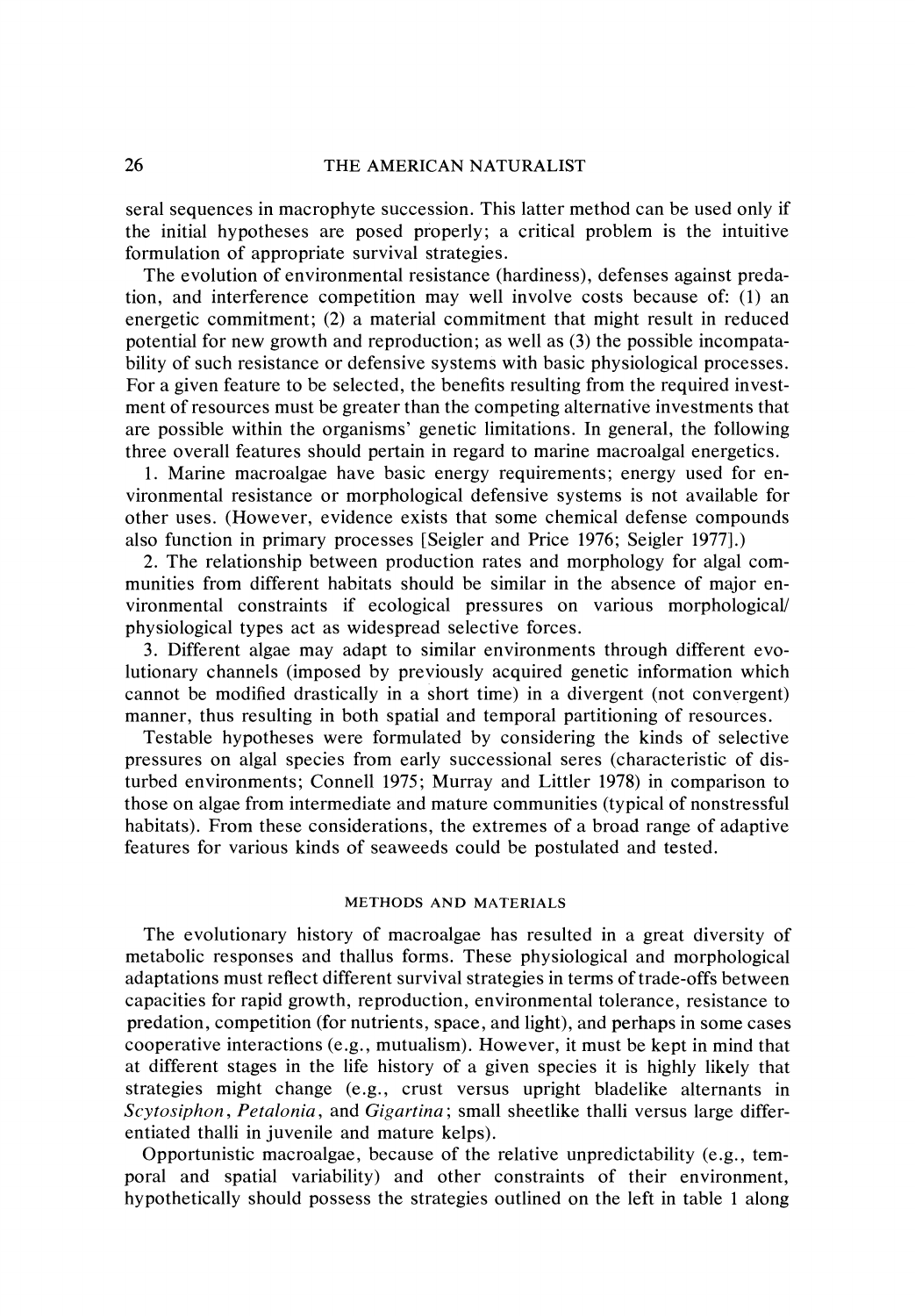#### TABLE 1

HYPOTHETICAL (a priori) SURVIVAL STRATEGIES AVAILABLE TO OPPORTUNISTIC MACROALGAE REPRESENTATIVE OF STRESSED\* COMMUNITIES VERSUS MACROALGAE CHARACTERISTIC OF NONSTRESSED<sup>†</sup> COMMUNITIES

| Opportunistic Forms                                                                                                                                                                                                                                                                                                                                                                                                                                                                                                                                                                                                                                                                                                                                                                                                                    | Late Successional Forms                                                                                                                                                                                                                                                                                                                                                                                                                                                                                                                                                                                                                                                                                                                                                                                                                                                                                                                                                                                                                                           |  |
|----------------------------------------------------------------------------------------------------------------------------------------------------------------------------------------------------------------------------------------------------------------------------------------------------------------------------------------------------------------------------------------------------------------------------------------------------------------------------------------------------------------------------------------------------------------------------------------------------------------------------------------------------------------------------------------------------------------------------------------------------------------------------------------------------------------------------------------|-------------------------------------------------------------------------------------------------------------------------------------------------------------------------------------------------------------------------------------------------------------------------------------------------------------------------------------------------------------------------------------------------------------------------------------------------------------------------------------------------------------------------------------------------------------------------------------------------------------------------------------------------------------------------------------------------------------------------------------------------------------------------------------------------------------------------------------------------------------------------------------------------------------------------------------------------------------------------------------------------------------------------------------------------------------------|--|
| 1. Rapid colonizers on newly cleared surfaces<br>2. Ephemerals, annuals, or perennials with<br>vegetative short-cuts to life history                                                                                                                                                                                                                                                                                                                                                                                                                                                                                                                                                                                                                                                                                                   | 1. Not rapid colonizers (present mostly in late<br>seral stages), invade pioneer communities on<br>a predictable seasonal basis                                                                                                                                                                                                                                                                                                                                                                                                                                                                                                                                                                                                                                                                                                                                                                                                                                                                                                                                   |  |
| 3. Thallus form relatively simple (undiffer-<br>entiated), small with little biomass per thal-<br>lus; high thallus area to volume ratio<br>4. Rapid growth potential and high net primary<br>productivity per entire thallus, nearly all tis-<br>sue photosnythetic<br>5. High total reproductive capacity with nearly<br>all cells potentially reproductive, many re-<br>productive bodies with little energy invested<br>in each propagule; released throughout the<br>vear<br>6. Calorific value high and uniform throughout<br>the thallus<br>7. Different parts of life history have similar<br>opportunistic strategies, isomorphic alterna-<br>tion, young thalli just smaller versions of old<br>8. Escape predation by nature of their temporal<br>and spatial unpredictability or by rapid<br>growth (satiating herbivores) | 2. More complex and longer life histories, re-<br>production optimally timed seasonally<br>3. Thallus form differentiated structurally and<br>functionally with much structural tissue<br>(large thalli high in biomass); low thallus area<br>to volume ratio<br>4. Slow growth and low net productivity per<br>entire thallus unit due to respiration of non-<br>photosynthetic tissue and reduced proto-<br>plasm per algal unit<br>5. Low total reproductive capacity, specialized<br>reproductive tissue with relatively high en-<br>ergy contained in individual propagules<br>6. Calorific value low in some structural com-<br>ponents and distributed differentially in<br>thallus parts. May store high-energy com-<br>pounds for predictable harsh seasons<br>7. Different parts of life history may have<br>markedly different<br>evolved<br>strategies.<br>heteromorphic alternation, young thalli may<br>possess strategies paralleling opportunistic<br>forms<br>8. Reduce palatability to predators by complex<br>structural and chemical defenses |  |

t Mature, temporally constant.

with the concomitant costs and benefits put forth in table 2. Such costs and benefits represent measurable attributes whose presence might identify selective forces directing the proposed evolutionary pathways.

Selective factors prevalent in mature, temporally constant communities (e.g., in response to greater environmental predictability and associated increased biological pressures) would be expected to favor the strategies that are presented on the right in table 1, with their accompanying measurable cost/benefit attributes (outlined in table 2) used to test the various strategies. It is appreciated that the features given in tables 1 and 2 represent the extreme ends of a continuum and, also, that many algal species' life histories include markedly different thallus forms having concomitantly different environmental resistances, growth rates, and reproductive capacities. However, these points in no way lessen the value of the hypothesized strategies and costslbenefits (tables 1 and 2) as a framework for examining the role of critical selective forces. The reliability of several of the predictions was assessed by directly measuring physiological, calorific, morpho-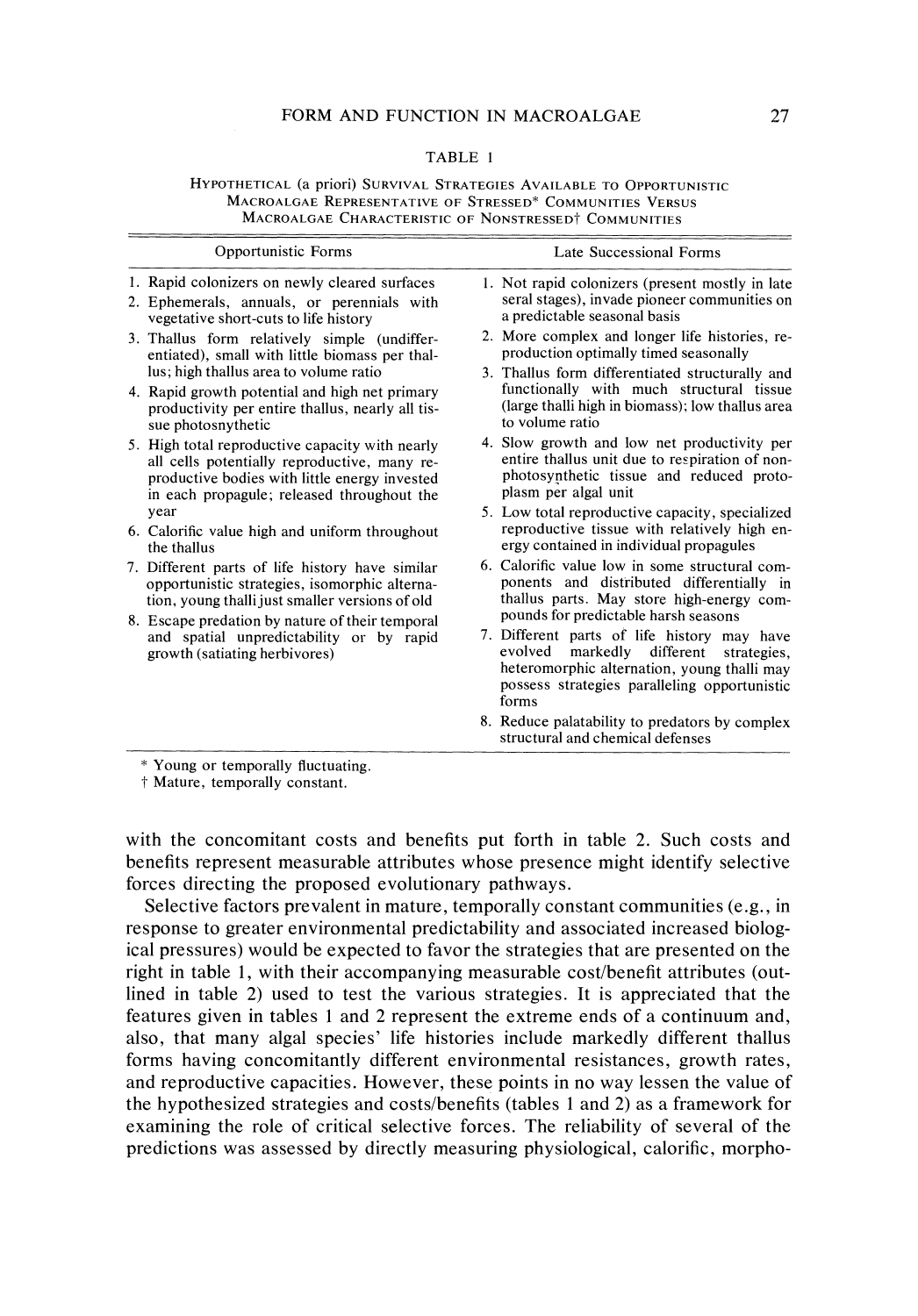### THE AMERICAN NATURALIST

### TABLE 2

Hypothetical Costs and Benefits of the Survival Strategies Proposed IN TABLE 1 FOR OPPORTUNISTIC (Inconspicuous) AND LATE SUCCESSIONAL (Conspicuous) SPECIES OF MACROALGAE

| Opportunistic Forms |                                                                                                                                                                                                                                                                                                                                                                | Late Successional Forms                                                                                                                                                                                                                                                                                                                                                                                                                                                                                                                                                                                                  |  |  |  |  |
|---------------------|----------------------------------------------------------------------------------------------------------------------------------------------------------------------------------------------------------------------------------------------------------------------------------------------------------------------------------------------------------------|--------------------------------------------------------------------------------------------------------------------------------------------------------------------------------------------------------------------------------------------------------------------------------------------------------------------------------------------------------------------------------------------------------------------------------------------------------------------------------------------------------------------------------------------------------------------------------------------------------------------------|--|--|--|--|
|                     | Costs                                                                                                                                                                                                                                                                                                                                                          |                                                                                                                                                                                                                                                                                                                                                                                                                                                                                                                                                                                                                          |  |  |  |  |
|                     | 1. Reproductive bodies have high mortality<br>2. Small and simple thalli are easily outcom-<br>peted for light by tall canopy formers                                                                                                                                                                                                                          | 1. Slow growth, low net productivity per entire<br>thallus unit results in long establishment<br>times                                                                                                                                                                                                                                                                                                                                                                                                                                                                                                                   |  |  |  |  |
|                     | 3. Delicate thalli are more easily crowded out<br>and damaged by less delicate forms                                                                                                                                                                                                                                                                           | 2. Low and infrequent output of reproductive<br>bodies                                                                                                                                                                                                                                                                                                                                                                                                                                                                                                                                                                   |  |  |  |  |
|                     | 4. Thallus relatively accessible and susceptible<br>to grazing<br>5. Delicate thalli are easily torn away by<br>shearing forces of waves and abraded by<br>sedimentary particles<br>6. High surface to volume ratio results in<br>greater desiccation when exposed to air<br>7. Limited survival options due to less hetero-<br>geneity of life history phases | 3. Low surface to volume ratios relatively in-<br>effective for uptake of low nutrient concen-<br>trations<br>4. Overall mortality effects more disastrous be-<br>cause of slow replacement times and overall<br>lower densities<br>5. Must commit a relatively large amount of<br>energy and materials to protecting long-lived<br>structures (energy that is thereby unavail-<br>able for growth and reproduction)<br>6. Specialized physiologically and thus tend to<br>be stenotopic<br>7. Respiration costs high due to maintenance of<br>structural tissues (especially during unfavor-<br>able growth conditions) |  |  |  |  |
|                     |                                                                                                                                                                                                                                                                                                                                                                | <b>BENEFITS</b>                                                                                                                                                                                                                                                                                                                                                                                                                                                                                                                                                                                                          |  |  |  |  |
|                     | 1. High productivity and rapid growth permits<br>rapid invasion of primary substrates                                                                                                                                                                                                                                                                          | 1. High quality of reproductive bodies (more<br>energy per propagule) reduces mortality                                                                                                                                                                                                                                                                                                                                                                                                                                                                                                                                  |  |  |  |  |
|                     | 2. High and continuous output of reproductive<br>bodies                                                                                                                                                                                                                                                                                                        | 2. Differentiated structure (e.g., stipe) and<br>large size increases competitive ability for                                                                                                                                                                                                                                                                                                                                                                                                                                                                                                                            |  |  |  |  |
|                     | 3. High surface to volume ratio favors rapid<br>uptake of nutrients<br>4. Rapid replacement of tissues can minimize                                                                                                                                                                                                                                            | light<br>3. Structural specialization increases toughness<br>and competitive ability for space                                                                                                                                                                                                                                                                                                                                                                                                                                                                                                                           |  |  |  |  |
|                     | predation and overcome mortality effects<br>5. Escape from predation by nature of their<br>temporal and spatial unpredictability                                                                                                                                                                                                                               | 4. Photosynthetic and reproductive structures<br>relatively inaccessible and resistant to graz-<br>ing by epilithic herbivores                                                                                                                                                                                                                                                                                                                                                                                                                                                                                           |  |  |  |  |
|                     | 6. Not physiologically specialized and tend to<br>be more eurytopic                                                                                                                                                                                                                                                                                            | 5. Resistant to physical stresses such as shear-<br>ing and abrasion                                                                                                                                                                                                                                                                                                                                                                                                                                                                                                                                                     |  |  |  |  |
|                     |                                                                                                                                                                                                                                                                                                                                                                | 6. Low surface to volume ratio decreases water<br>loss during exposure to air                                                                                                                                                                                                                                                                                                                                                                                                                                                                                                                                            |  |  |  |  |
|                     |                                                                                                                                                                                                                                                                                                                                                                | 7. More available survival options due to com-<br>plex (heteromorphic) life-history strategies                                                                                                                                                                                                                                                                                                                                                                                                                                                                                                                           |  |  |  |  |
|                     |                                                                                                                                                                                                                                                                                                                                                                | 8. Mechanisms for storing nutritive com-<br>pounds, dropping costly parts, or shifting<br>physiological patterns permit survival during<br>unfavorable but predictable seasons                                                                                                                                                                                                                                                                                                                                                                                                                                           |  |  |  |  |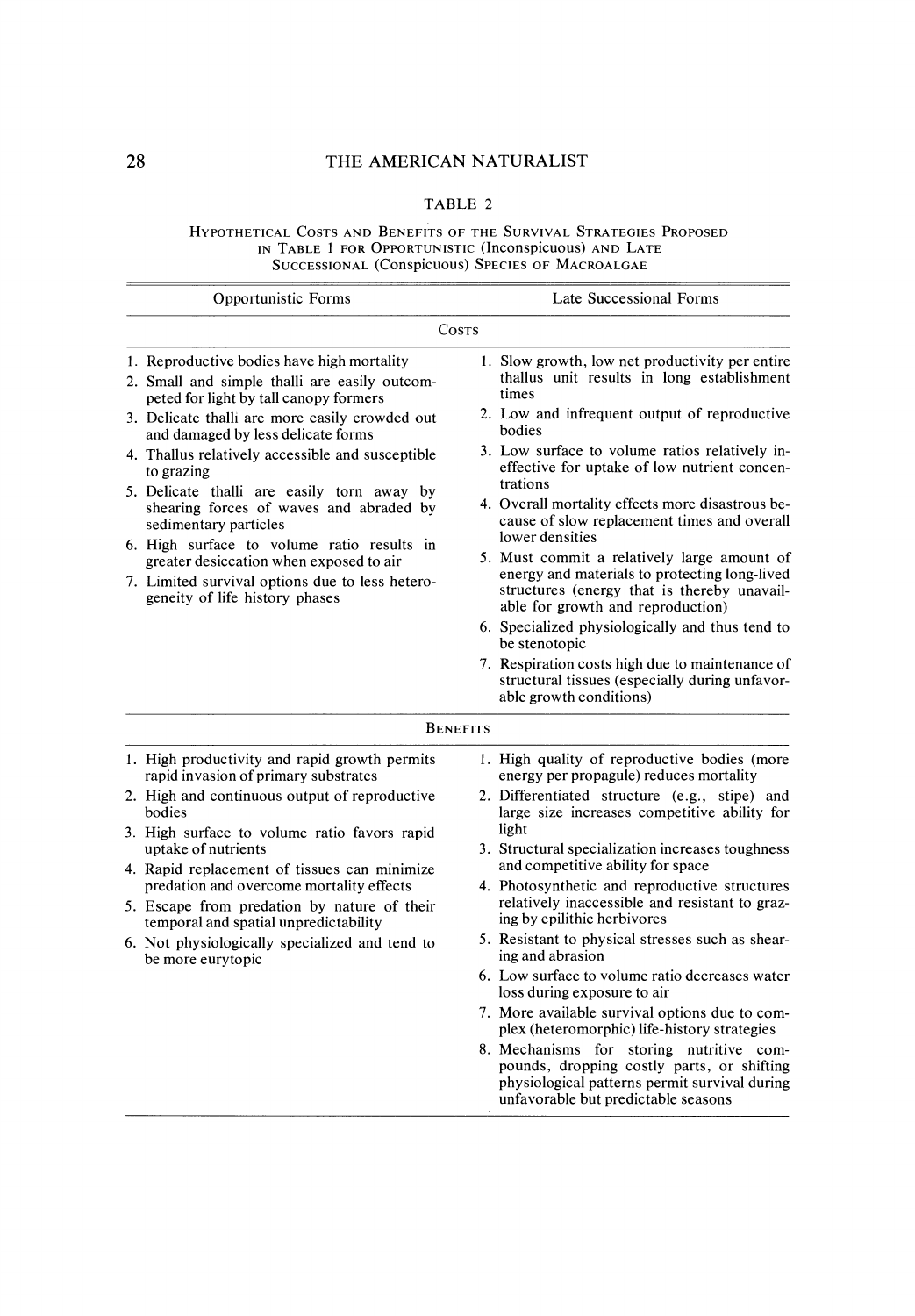logical, palatability, and physical qualities of macroalgae from various successional seres during laboratory and field experiments.

Successional data.—Experimental succession plots were permanently marked and sampled for percent cover using the methods described by Littler (1980). The plots were clustered as four disturbed  $0.15$  m<sup>2</sup> quadrats within a 0.6 by 1.0 m perimeter located in the interval between  $+0.15$  and  $+0.45$  m (relative to mean lower low water, MLLW) in an undisturbed rocky intertidal community located on San Clemente Island, California. The experiment was begun (December, 1974) by manually removing all biota followed by ethanol and flame sterilization. Subsequent successional events were recorded and analyzed photographically for the next 12 mo. Additional successional data were obtained (Murray and Littler, in press) using cleared but unsterilized substrata throughout the intertidal on Santa Catalina Island, California. From the results of these manipulations (fig. I), the following five macroalgae were selected as representative of a spectrum of seral stages: Ulva sp. (pioneer species), Gelidium purpurascens/robustum and Egregia menziesii (intermediate to later seral species), Corallina officinalis (climax species), and *Pelvetia fastigiata* (upper intertidal climax species). Representative thallus forms and sizes of these algae are illustrated in fig. 2. Gelidiurn purpurascens/robustum represented a single entity that could not be reliably placed in either G. purpurascens or G. robustum because its morphology was intermediate between these highly similar species (see Abbott and Hollenberg 1976, p. 349). All five taxa were then examined experimentally from the viewpoints outlined in tables 1 and 2 as follows.

*I. Productivity hypothesis.*—The opportunistic species (e.g.,  $U/\nu a$  sp.) should show higher net productivity values than the climax species (e.g.,  $C$ . officinalis and P. fastigiata) if selection has favored rapid growth in unpredictable environments. Intermediate seral macrophytes (e.g.,  $E$ . *menziesii* and  $G$ . *purpurascens*/ robustum) should show intermediate values.

2. Maintenance-costs hypothesis (reciprocal of the productivity hypothe $sis$ ).  $\rightarrow$ Net photosynthesis per unit of total thallus weight should be relatively low in algae from subclimax and climax communities characteristic of predictable environments, if selection has acted to favor organisms that allocate resources for environmental resistance, interference competition, and antipredator defenses having large proportions of respiratory or nonmetabolic structure (with high initial energy costs).

Measurements of net photosynthesis were made for the five experimental macroalgae (four replicates each) on San Clemente Island between 0900 and 1400 h during May, 1975, at 16.0" C under overcast skies of about 44 klx. Net production rates were calculated as milligrams C fixed/gram dry weight/hour; the dry weight for C. officinalis included the skeletal  $CaCO<sub>3</sub>$ . The methods concerning the handling of algae, incubation, and oxygen analysis were similar to those given by Littler and Murray (1974); however, the bottle size was increased to 1,220 ml and air-driven stirrers were used to circulate the water during incubation. Whole thalli were used in the experiments except in the case of E. *menziesii*, where  $\sim$  5-cmlong segments of fronds were incubated.

3. Calorific hypothesis.—Calorific values should be comparatively lower in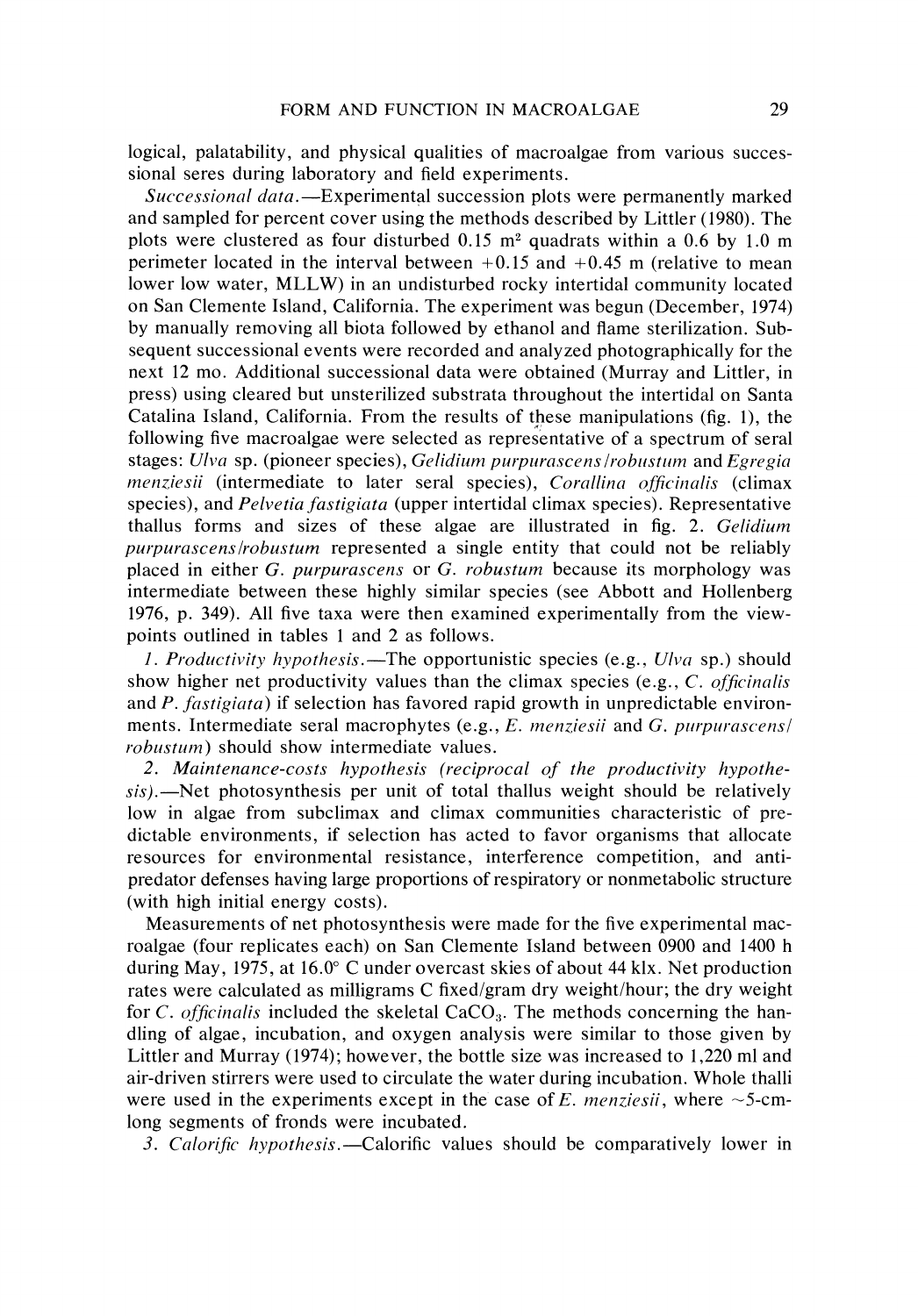

FIG. 1.-Twelve mo successional patterns of the five macrophytes chosen for study. Asterisks indicate the initial cover (%) levels of each species in the mature climax communities prior to clearance. (These data represent a portion of the results obtained by Murray and Littler [1978, in press]).

persistent climax algal species if selection has acted to increase structure at the cost of lipids and protoplasm in environmentally predictable habitats.

Samples of all five macroalgae were collected in December, 1974, and returned live to the laboratory where they were quickly cleaned in distilled water to remove salts, detritus, and epibiota. The algae were then dried at  $80^{\circ}$  C, ground to a fine powder in a ball mill, pelletized, and ignited in a Parr Model 1411 semimicro oxygen bomb calorimeter. An endothermy correction (Paine 1966) was applied to the samples of C. officinalis because of its high  $CaCO<sub>3</sub>$  component. The calorific content was expressed as kilocalories per ash-free gram dry weight after correcting for the percentage of ash, determined on single aliquots of the homogeneous milled samples (dried at 80 $^{\circ}$  C) by igniting the material at 400 $^{\circ}$  C for 24 h in a muffle furnace. Three replicates were run for each calorific determination.

4. Predation hypothesis.—Climax algae should be relatively resistant to grazing by generalist herbivores if selection has favored the evolution of antipredator defenses (e.g., toughness, low palatability, toxicity) in environmentally constant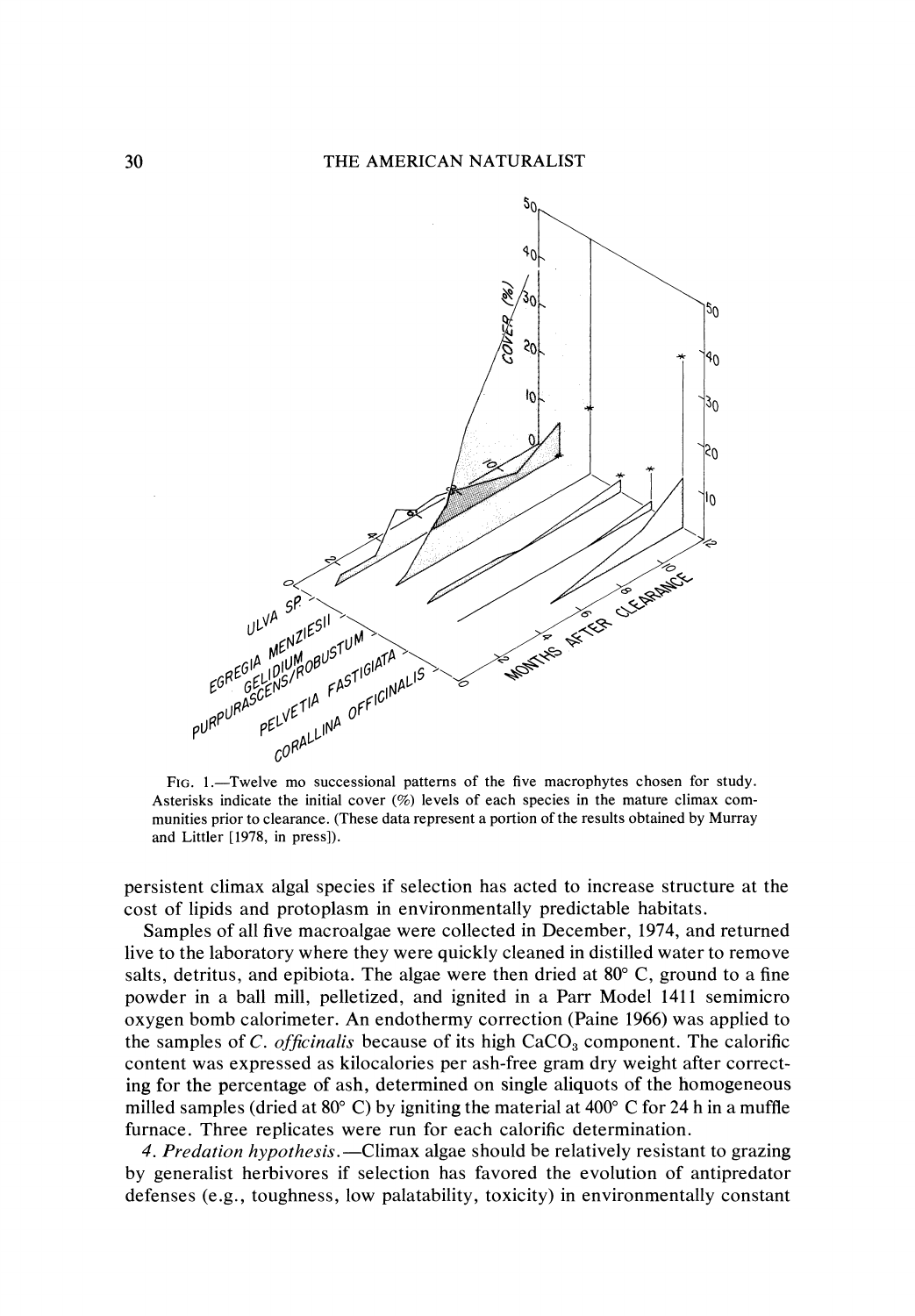

FIG.2.-Thallus forms and sizes of representative specimens of the five experimental macrophytes. Scales represent 2.0 cm in each case; the portion of mature *Egregim* illustrated is from a thallus  $\sim$  4 m long.

communities. Strongylocentrotus purpuratus, a generalist herbivore (Vadas 1977), was used to assess the palatability of the five experimental macroalgae. Experiments were run during March and May, 1978, in three  $49 \times 55$  cm sections of a 540 liter refrigerated aquarium maintained at  $17^{\circ} - 20^{\circ}$  C in the dark. During each experiment 20 urchins, fed on *Macrocystis pyrifera* prior to the experiment, were placed together in two of the three sections. The algae were collected from Laguna Beach, California, while submerged and returned immediately to the laboratory where they were separated into clumps of equal area  $(3 \times 4 \text{ cm})$ . Care was taken to ensure that the algae were not desiccated or mechanically injured in any way during handling.

The five algal species, on a grid  $(37 \times 47 \text{ cm})$  containing 7 clumps per species  $(35 \text{ m})$ sample replicates) arranged in mechanically randomized patterns, were presented to the 20 urchins in each of the two chambers. Thirty-five similar samples were placed in the third section of the aquarium as controls to test for any loss of weight other than by grazing. The grids of algae were placed on the bottom of the aquarium for 48 h, whereupon the urchins immediately moved from the top of the aquarium to the bottom and began feeding. The total blotted wet weight of each replicate was measured before and after the grazing period.

5. Structural hypothesis.—Selection in environmentally constant habitats has tended to increase allocation of materials to nonpigmented supportive structure at the expense of photosynthetic tissue.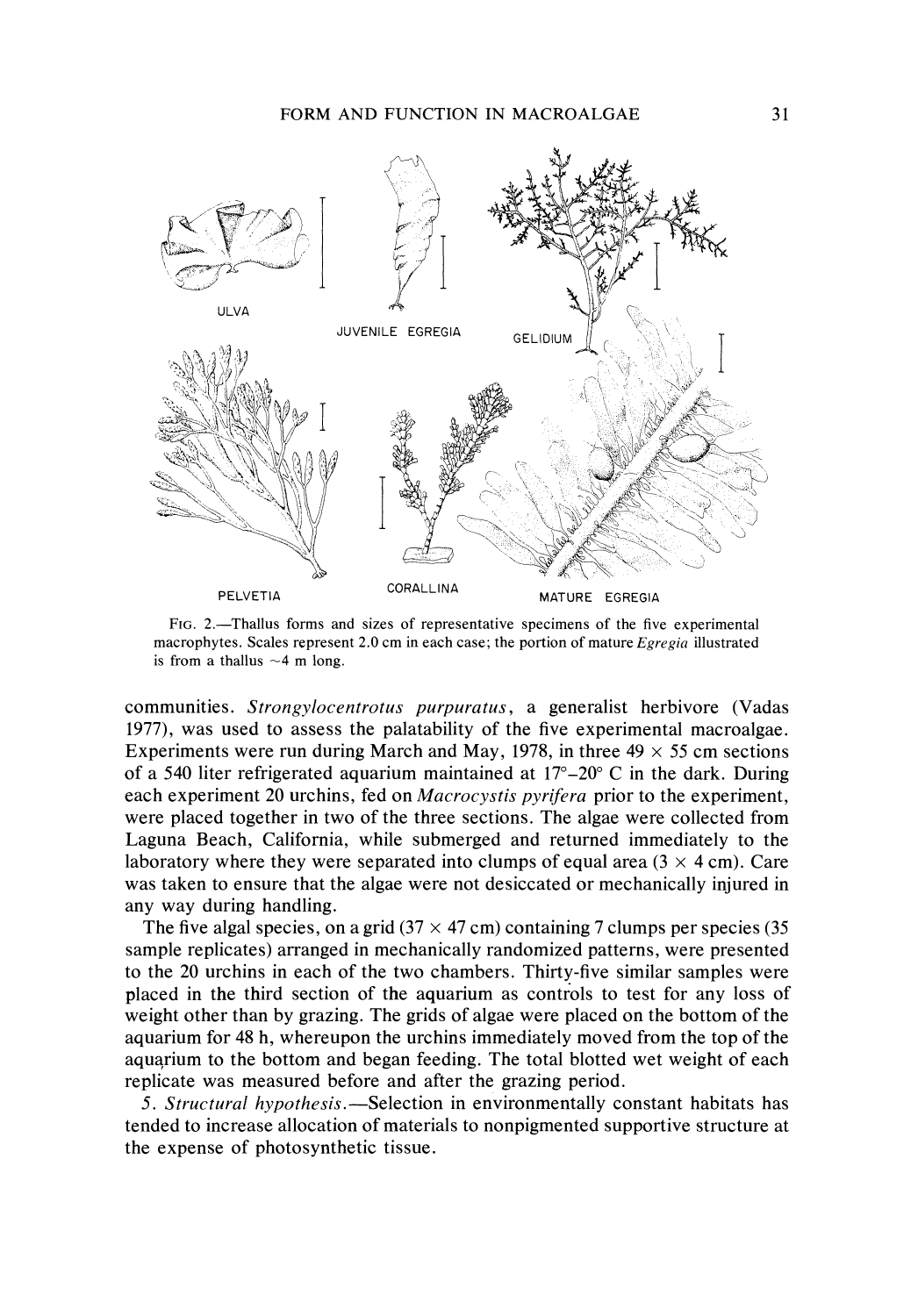Cross sections approximately one cell thick were made by freezing microtome sectioning for all living thallus parts of the test algae, except for  $U/vq$  sp., which was examined directly. For each species, 10 different specimens were used. Corallina officinalis, because of its calcified nature, was not amenable to sectioning, so the percentage of skeletal  $CaCO<sub>3</sub>(81.7%)$  was determined and used as the value for nonphotosynthetic structure. For the other four experimental macroalgae, the percent pigmented and nonpigmented areas were calculated from fresh whole cross sections by means of a point intercept ocular grid and a Wild M20 fluorescence microscope which precisely revealed the location of pigmented plastids. Transects across each section were scored with a minimum replicated sample size (number of "hits") of  $> 100$ .

6. Wave-shearing hypothesis.—Late successional species of macroalgae (if selected for persistence over long periods) should show a greater resistance to wave-shearing forces than opportunistic species (if selected primarily for rapid growth).

All five test algae were clamped between rubber-lined acrylic plates near their holdfasts and the plates bolted to the siltstone substratum at MLLW in the surf zone at Aliso Beach, California. The photographic technique (Littler 1980) was used to calculate the projected surface area of the 14-18 replicate algal fronds per species before and after exposure to surf for 24 h.

7. Toughness hypothesis.—Late successional macroalgae should possess tougher thalli than opportunistic algae if selection for structural tissue has occurred in temporally persistent species from mature communities.

A penetrometer similar to that of Feeny (1970) was used to measure frond "toughness" of the five macroalgae as follows. The middle portions of algal fronds were clamped between two rubber-lined acrylic plates across 8.0 mm-diameter holes that were carefully aligned on both plates. Several fronds, tightly arranged side by side, were used for *Corallina* and *Gelidium*. A plunger 7.8 mm in diameter, attached below a cup of weights, was carefully placed vertically through the hole in the top plate until it was supported by the algal thallus. Weights were then gently added until the plunger sheared through the thallus, at which time the total weight was recorded. Different specimens were used for each determination and 50 replicates were run for every species.

8. Shifting-strategy hypothesis.—During maturation, some macroalgae have the capacity to shift from an opportunistic strategy to one characteristic of late successional forms.

The time of appearance of juvenile and differentiated mature populations of *E.*  menziesii in the successional experiments were contrasted. Additionally, six entire sheetlike juvenile individuals of  $E$ . menziesii were incubated during February, 1978 (under 15.0° C and  $\sim$  70 klx), to compare with the production rates obtained for 5-cm portions of mature thalli (fig. 2) measured at the same time. The toughness of the juvenile sheetlike form of E. menziesii was similarly determined to compare with that of structurally differentiated individuals.

Data analysis.—The experimental design involved ranking the five test macroalgae on the basis of the six empirical features examined above. The significance  $(P = .05)$  of the means was assessed by single factor analysis of variance and the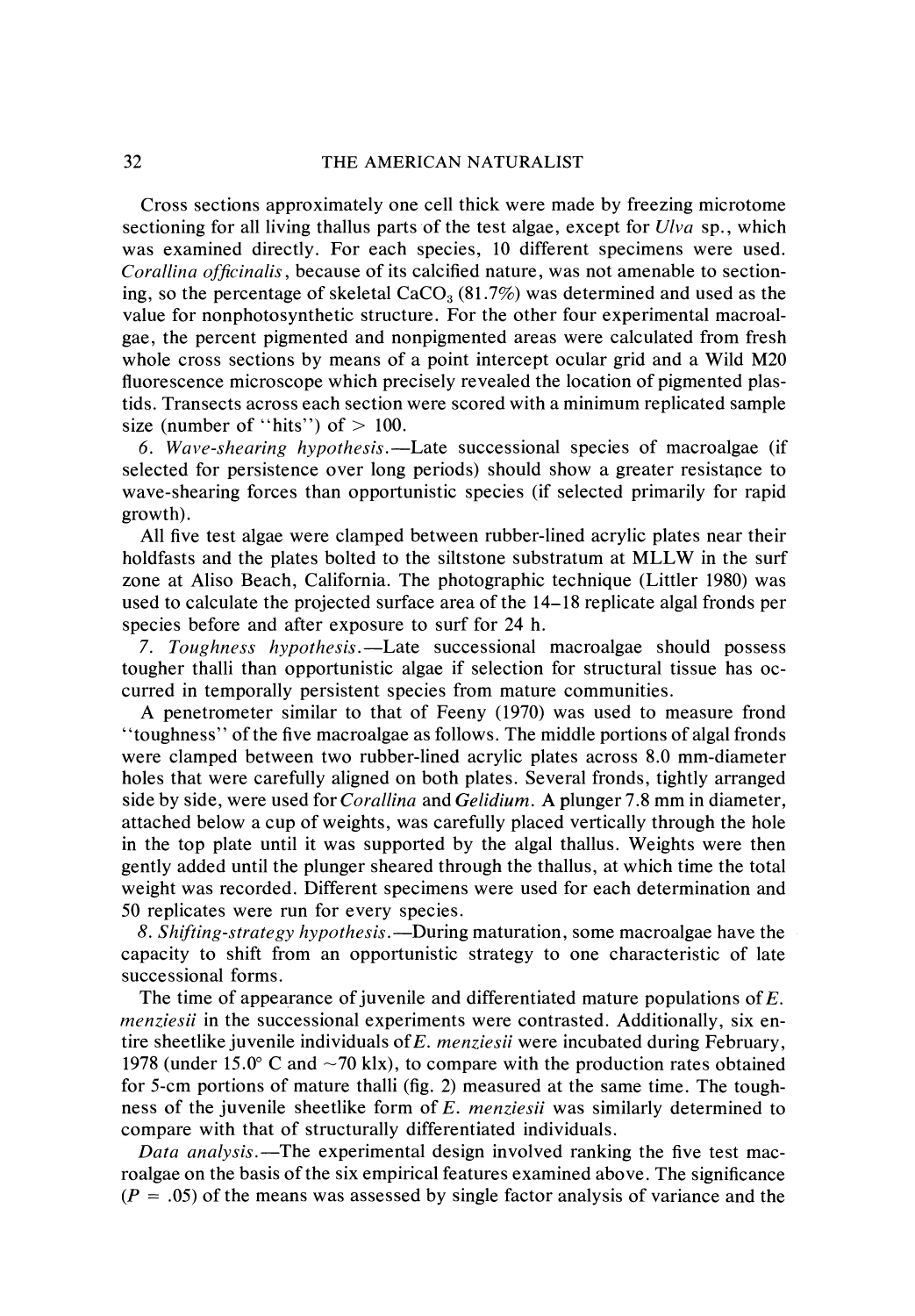Newman-Keuls multiple range test (Sokal and Rohlf 1969). Because the five experimental algae represent a range (continuum) of sera1 stages, one would not expect each mean to be statistically different from every other mean for a given parameter. However, species at opposite ends of the thallus-form spectrum (e.g., Ulva sp. and Corallina officinalis) should consistently show significant differences.

#### RESULTS

Successional studies.—Lateral vegetative encroachment by attached algae onto the newly cleared (disturbed) substrata was slight, and nearly all recruitment occurred from suspended reproductive bodies. Both the Santa Catalina and San Clemente Island successional study sites are dominated by macrophyte stocks, and recruitment during the studies consisted almost entirely of algae. During the first 0.8 mo following clearing, the experimental plots on San Clemente Island were repopulated mainly by microscopic species (e.g., Ectocarpaceae, colonial diatoms, and blue-green algae). At 1.3 mo, thin sheetlike forms, such as *Petalonia* fascia, Scytosiphon lomentaria (hollow sheet), and Ulva sp. (fig. 1)—were abundantly present along with the saccate cushion form *Colpomenia sinuosa*. Young sheet-like sporophytes of *Egregia menziesii* had appeared after 3.0 mo followed by Pterocladia capillacea (5.0 mo), and Corallina officinalis along with Lithothrix aspergillum at 6.0 mo. Egregia menziesii reached its maximum (106.0%—due to canopy overlap) 10.0 mo after clearance and U. *californica*  $(8.5\%)$  at 4.0 mo.

*Photosynthetic studies.*—Figure 3 clearly indicates the ranking from high to low producers as follows: Ulva sp.  $(3.78 \text{ mg C fixed/g dry wt/h}), G. purpurascens/$ robustum  $(1.36)$ , E. menziesii  $(1.23)$ , Pelvetia fastigiata  $(0.42)$ , and Corallina officinalis  $(0.18)$ . Only G. purpurascens/robustum and E. menziesii did not show significantly different net primary production rates ( $P > .05$ ). Neither the productivity nor the maintenance costs hypotheses are falsifiable by these data (fig. 3); both are, in fact, strongly supported.

Calorific studies.-The calorific values for the experimental species, from highest to lowest (fig. 3) were  $U/va$  sp. (5.44 kcal per ash-free g dry wt), G. purpurascens/robustum  $(4.62)$ , Pelvetia fastigiata  $(4.17)$ , E. menziesii  $(4.10)$ , and Corallina officinalis (3.86). Each of the means was significantly different ( $P < .05$ ) from all other means except those for *Egregia*, *Pelvetia*, and *Corallina*. The calorific hypothesis is generally supported except that *Pelvetia fastigiata* ranked somewhat higher in calorific content than predicted.

*Predation studies.*—The data (fig. 3) for percent thallus loss to urchin grazing over a 48 h period generally support the predation hypothesis, although none of the value pairs was statistically different ( $P > .05$ ). We obtained a great deal of variability in our data (fig. 3) due to the fact that those test algae which were located early by urchins were more completely consumed than the replicate clumps found late in the experiment. Thus, we did not expect to obtain normally distributed data and, consequently, our 95% confidence intervals ranged from  $\pm$ 38% to  $\pm$  61% of the means. The early successional alga Ulva sp. lost 43.1% followed by Pelvetia fastigiata (36.2%), G. purpurascens/robustum (22.9%), E.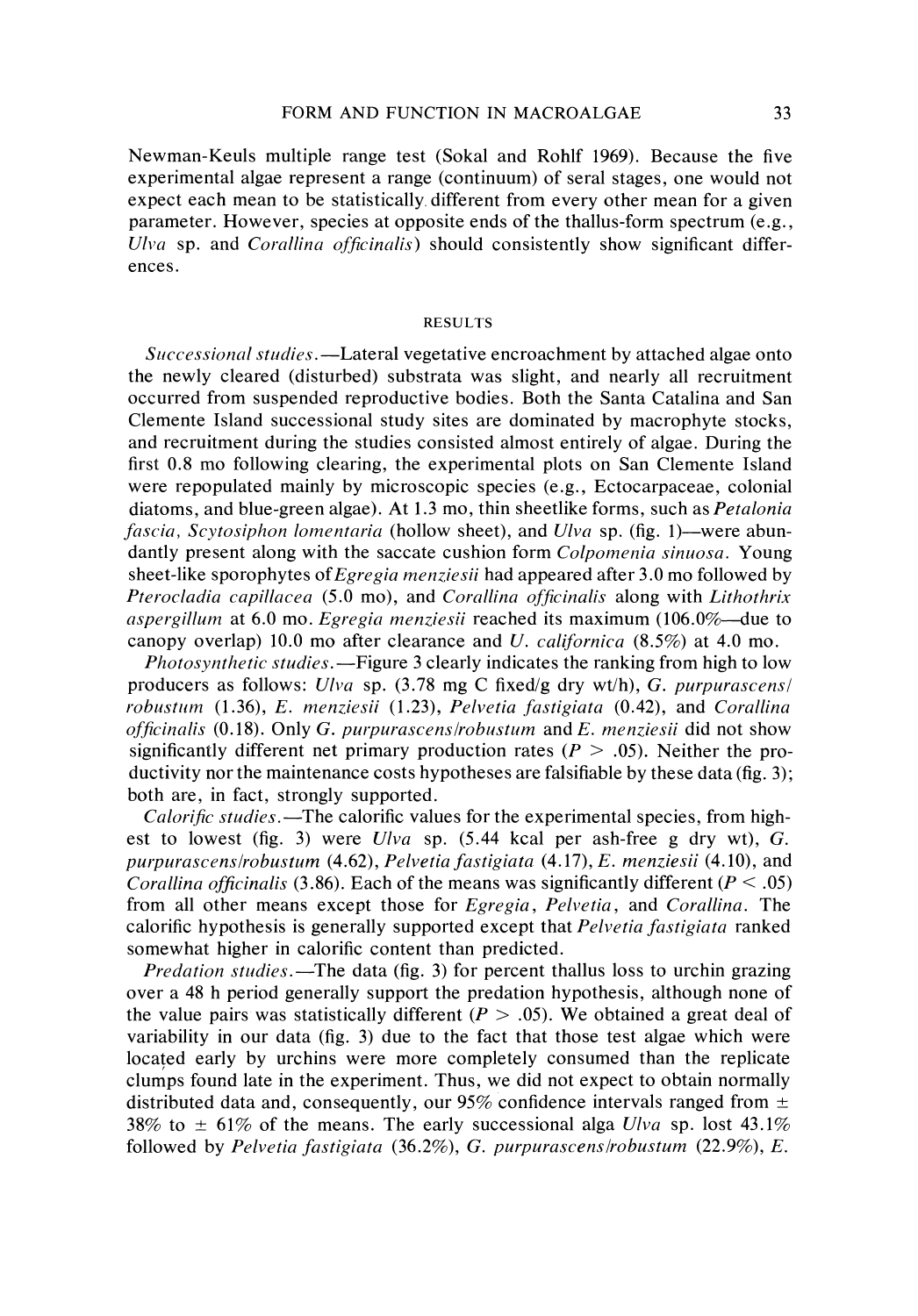

(medium histograms), and palatabilities (light histograms in rear) for the five experimental macrophytes. Confidence intervals (CI) of  $\pm$  95% are given by straight lines at the top of each histogram; 95% CI for preferential feeding data ranged from  $\pm$  38% to  $\pm$  61% of means.

*menziesii* (22.6%), and the late sera1 species *Corallina officinalis* (19.6%). Only the climax species *Pelvetia fastigiata,* which occurs high in the intertidal (normally far removed from urchin predation), did not follow the prediction (table 1).

*Structural studies.-Ulva* sp. contained the lowest percentage of nonpigmented components (0.6%) in contrast to G. *purpurascenslrobustum* (46.2%), *Pelvetia fastigiata* (57.3%), *Corallina officinalis* (81.7% CaCO<sub>3</sub>), and *E. menziesii* (82.9%). Each of the means was significantly different ( $P < .05$ ) from all other means. These data (fig. 4) strongly support the structural hypothesis.

*Wave-shearing studies.*—Based on the mean percentage of thallus loss due to wave shearing, the test species ranked as follows (fig. 4): *Ulva* sp. (95.6%), *Corallina of\$cinalis* (28.2%), *Pelvrtia fastigiata* (27.3%), G. *purpurascensl robustum* (14.3%), and E. *menziesii* (4.5%). *Ulva* sp. was significantly different (P < .05) from all other species and *Egregia* was significantly different from *Corcillina* and *Prlvetia.* This sequence generally supports the wave-shearing hypothesis, except for the articulated species *Corallina officinalis* which, because of its calcified brittle nature, was not amenable to clamping in the test apparatus by its flexible joints or without breaking its segments. No doubt this contributed to its lack of resistance to shearing as measured here and should not be interpreted as falsifying the hypothesis, especially in view of the personal observation that *Corallina* forms dense stands on vertical rock surfaces exposed to the most direct surf conditions in Southern California.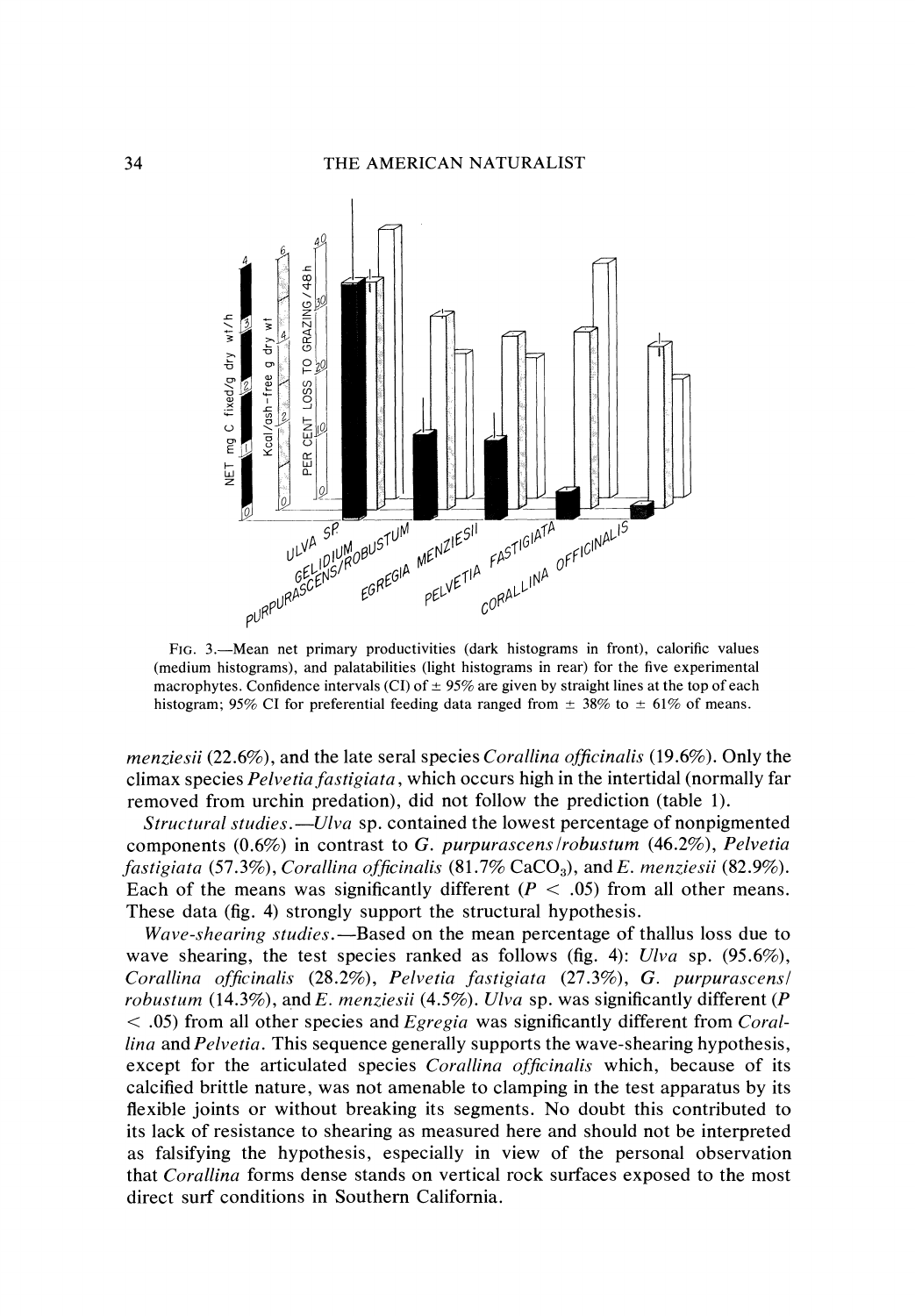

FIG. 4.-Frond toughness (dark histograms in front), percent structural components (medium histograms), and resistance to wave shock (light histograms in rear);  $\pm$  95% CI are given by the straight lines at the top of each histogram.

Frond toughness studies.—Egregia menziesii (fig. 4) had the toughest thalli ( $>$ 28 kg/cm<sup>2</sup> to penetrate thallus) compared with G. purpurascens/robustum (12.4  $kg/cm<sup>2</sup>$ ), Pelvetia fastigiata (8.0 kg/cm<sup>2</sup>), Corallina officinalis (4.8 kg/cm<sup>2</sup>), and *Ulva* sp.  $(0.6 \text{ kg/cm}^2)$ , thus generally supporting the toughness hypothesis. Single factor analysis of variance and Neuman-Keuls multiple range tests showed all means to be significantly different ( $P < .05$ ). Again, *Corallina officinalis* was difficult to measure by this method due to its brittle nature, and results should not be regarded as contrary to the model (tables 1 and 2).

Shifting-strategy studies.—The juvenile (undifferentiated) sheetlike thalli of  $E$ . menziesii produced (table 3) at a rate nearly double that of the mature, structurally complex individuals, whereas the toughness of juvenile thalli was less than 13% that of the larger differentiated forms. These data, in conjunction with the observation that the juvenile blades (fig. 2) appeared quite early in succession (3.0 mo vs. 10.0 mo for fully differentiated thalli), as well as the fact that the large, highly structured mature fronds predominate (Littler and Murray 1975) in late successional communities, support the shifting-strategy hypothesis.

#### DISCUSSION

Algal succession has been interpreted long ago from the perspective of thallus-form groups (see Bokenham and Stephenson 1938; Northcraft 1948; and Fahey and Doty 1949). Neushul (1972) has been among the few to take a functional viewpoint by observing kelp community morphology in the field and relating it to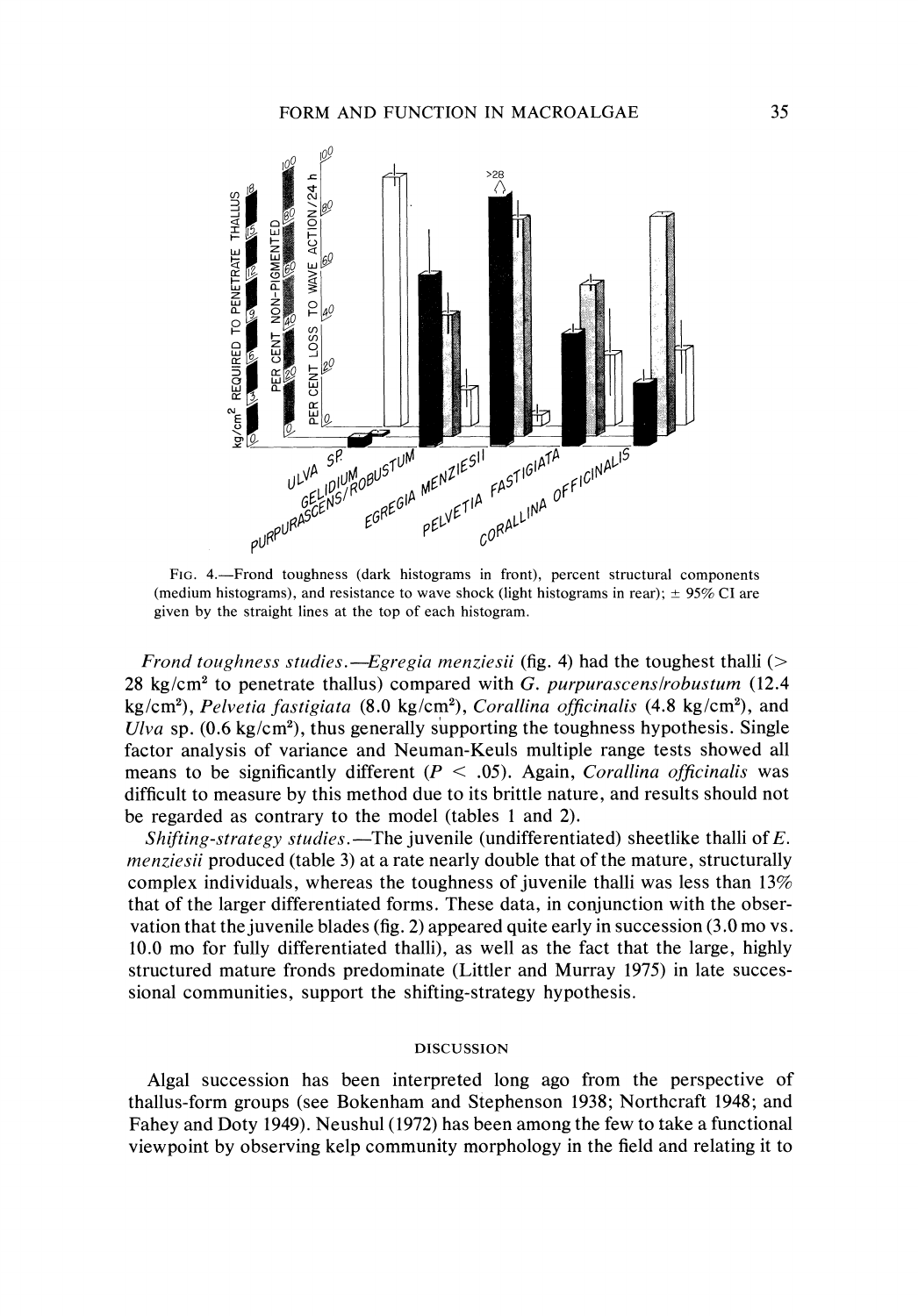#### TABLE 3

| Thallus Used                 | <b>Net</b><br>Productivity<br>$(mg)$ C<br>fixed/g<br>$\frac{drv}{dt}$ wt/h) | Toughness<br>$\frac{\text{kg}}{\text{cm}^2}$ to<br>penetrate<br>thallus) | Time of<br>Appearance on<br>Successional<br>Plots (mo) |
|------------------------------|-----------------------------------------------------------------------------|--------------------------------------------------------------------------|--------------------------------------------------------|
| Juvenile<br>.<br>Mature<br>. | $2.51 \pm .13$<br>$1.26 \pm .52$                                            | $3.60 \pm .33$<br>$>28$ (off scale)                                      | 3.0<br>10.0                                            |

COMPARATIVE VALUES FOR JUVENILE AND MATURE INDIVIDUALS OF Egregia menziesii USED TO TEST THE SHIFTING-STRATEGY HYPOTHESIS

water motion as an important selective factor. In addition, the biomechanical features (tensile strength and extensibility) of the kelp Nereocystis luetkeana have been examined (Koehl and Wainwright 1977) from a hydrodynamics perspective. Katada and Satomi (1975) also focused on the concept that the algae have evolved external forms and internal metabolic functions which enable them to persist under particular environmental conditions. These workers made the point that the "life-form" composition (i.e., incorporation of life history phenomena) of an algal community can be used to characterize the prevalent environmental conditions of a given habitat.

The thin sheetlike thallus form, represented in this investigation by  $U/vq$ , often has been noted (Bokenham and Stephenson 1938; Northcraft 1948; Fahey 1953; Littler and Murray 1975) as one of the very early colonizers of disturbed rockyintertidal substrata. In the studies of Wilson (1925) and Murray and Littler (1978), other thin forms (i.e.,  $Scytosiphon$  lomentaria and Petalonia fascia) grew rapidly to dominate the pioneer community and then disappeared, leaving crustose algal forms and juvenile thalli of long-lived macroalgae. Young, sheetlike juvenile sporophytes of *Egregia menziesii* appeared after only 3.0 mo and were abundant within 6.0 mo following the provision of new substratum (fig. 1); by the end of 10.0 mo Egregia had produced a spatially complex overstory of fully differentiated mature thalli. Although *Egregia menziesii* has been characterized (Littler and Murray 1975) as a K-selected long-lived dominant of mature intertidal communities, its juvenile sheetlike sporophytes are able to recruit effectively during early succession (fig. 1); also, production rates of juvenile *Egregia menziesii* (table 3) compare favorably with opportunistic forms such as Ulva (fig. 3).

Connell's (1975) successional model predicts that patches disturbed within relatively constant environments containing mature communities (e.g., the Santa Catalina and San Clemente Island study sites) will be colonized first by species having long reproductive seasons and producing large numbers of reproductive bodies. Littler and Murray (1975) extended the characteristics of this opportunistic (ephemeral) group to include macroalgae with rapid growth rates, high productivity, and simple thalli with large surface to volume ratios (see also Littler 1979). Similar studies of rocky-intertidal community development (e.g., Wilson 1925; Bokenham and Stephenson 1938; Northcraft 1948; Fahey 1953; Katada and Satomi 1975) have shown other early colonizers to be species with these same attributes.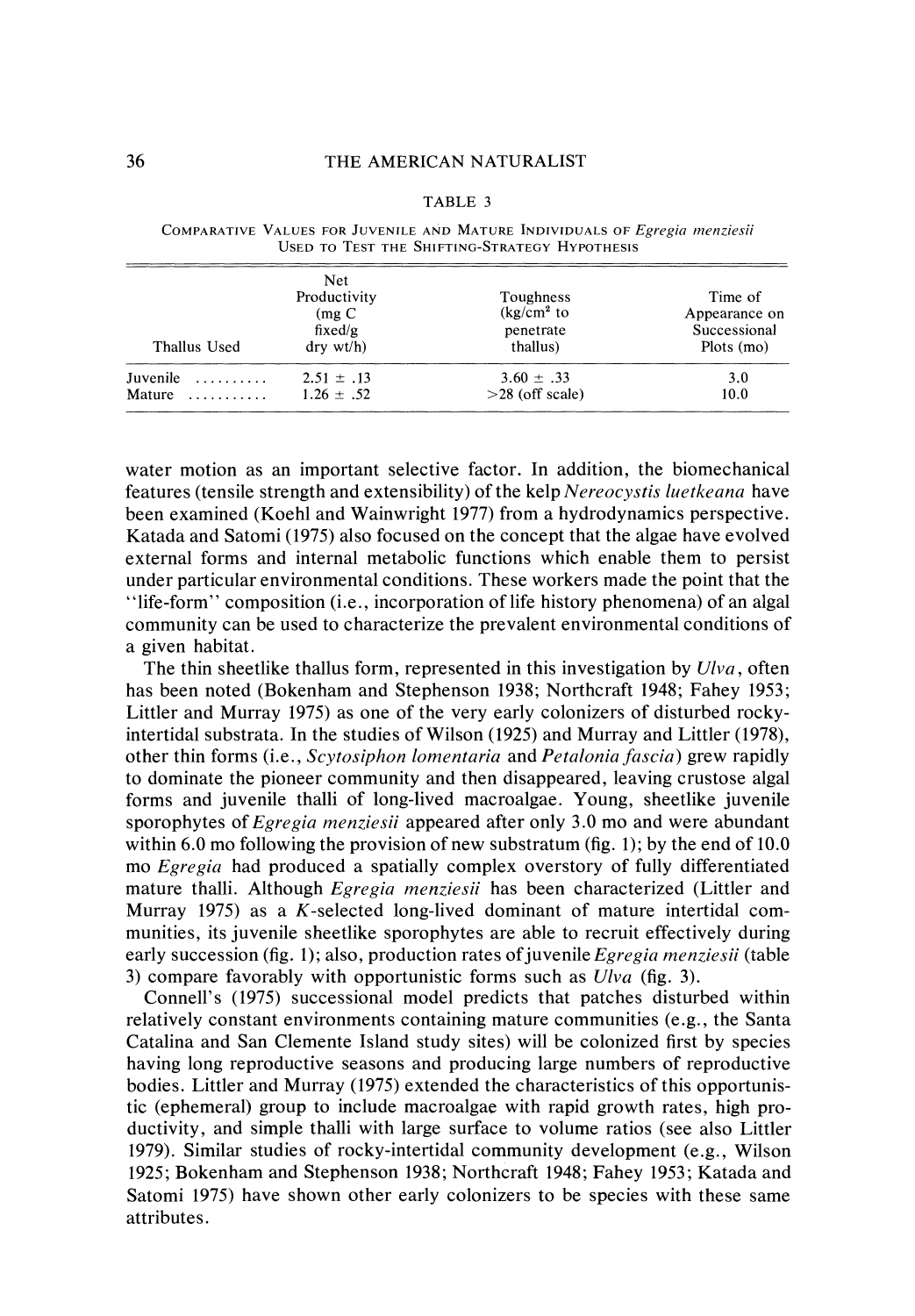It would appear from the productivity data (fig. 3) that selection has favored thin opportunistic species having high net productivity (and presumably rapid growth) in disturbed environments, while those thicker conspicuous species able to persist in less stressful, predictable habitats do so at the cost of lower photosynthetic rates and slower growth; this is due to their allocation of energy and materials to structural components that are not available for growth and reproduction (see tables 1 and 2). Littler (1979), also in partial support of the productivity and maintenance-costs hypotheses, found that 45 species of macroalgae, in thallusform groups from highest to lowest producer on a dry weight basis, ranked as follows: thin sheetlike forms, finely branched forms, coarsely branched forms, thick forms, and prostrate epilithic forms. Odum et al. (1958), Kanwisher (1966), and King and Schramm (1976) likewise noted that finely branched forms showed higher production rates than coarsely branched species. A thallus-form more suited to obtaining light energy and nutrients would seem, as a working hypothesis, to explain the differences measured. Littler (1979) noted that the opportunistic species Ulva californica, Enteromorpha sp., and Porphyra perforata comprised a group with considerably higher net production rates than the other 42 algae measured. The extremely thin construction of these three minimizes internal self-shading; also, they have larger cells than most macroalgae, which results in relatively little self-shading by nonphotosynthetic wall components. Furthermore, since the thallus-form/productivity relationship was applicable (Littler 1979) over a broad latitudinal range including different habitats, it would appear that selection pressure for small thallus forms with rapid growth and high reproductive output (r-selection sensu Pianka 1970) as well as selection for large morphological forms having resistance to predation or to interference competition (K-selection) are widespread evolutionary forces among the macroalgae.

Grime (1977) proposed a three-part system of evolutionary strategies for terrestrial primary producers. These were (1) an opportunistic (ruderal), (2) a competitive, and **(3)** a stress-tolerant strategy, with the last cited by Grime (1977) as approximating the extreme "K-end" of the  $r$ - and K-selection continuum described by Pianka (1970). For aquatic macrophytes, the blue-green algae (Cyanophyta) and species of such genera as Ulva, Entrrornorpha, and Porphyra are widely recognized as among the most stress resistant; however, in marked contrast to the examples for terrestrial plants (Grime 1977), these algae are capable of rapid growth and high reproductive output, thus placing them closer to the " $r$ -end" of the continuum.

Calorific measurements (fig. **3)** showed that climax species (e.g., Corallina officinalis) tended to be lower in calories than pioneer species (e.g.,  $U/\nu a$  sp.), indicating that selection may have resulted in reduced nutritive value in algae characteristic of predictable environments (which are frequently exposed to predation owing to their spatially and temporally constant availability). Littler and Murray (1978) examined the calorific contents of 35 species of marine intertidal macroalgae and found that, in general, sheetlike forms with high surface to volume ratios (e.g., Ulva californica, Pachydictyon coreaceum, Dictyota flabel*lata*) contained more energy than those with low ratios (e.g., Ralfsia sp., Gigartina canaliculata) or those with calcareous structure  $(e.g., *Corallina* of *ficialis*$ , Lithothrix aspergillum). The projected surface area to volume ratios for the five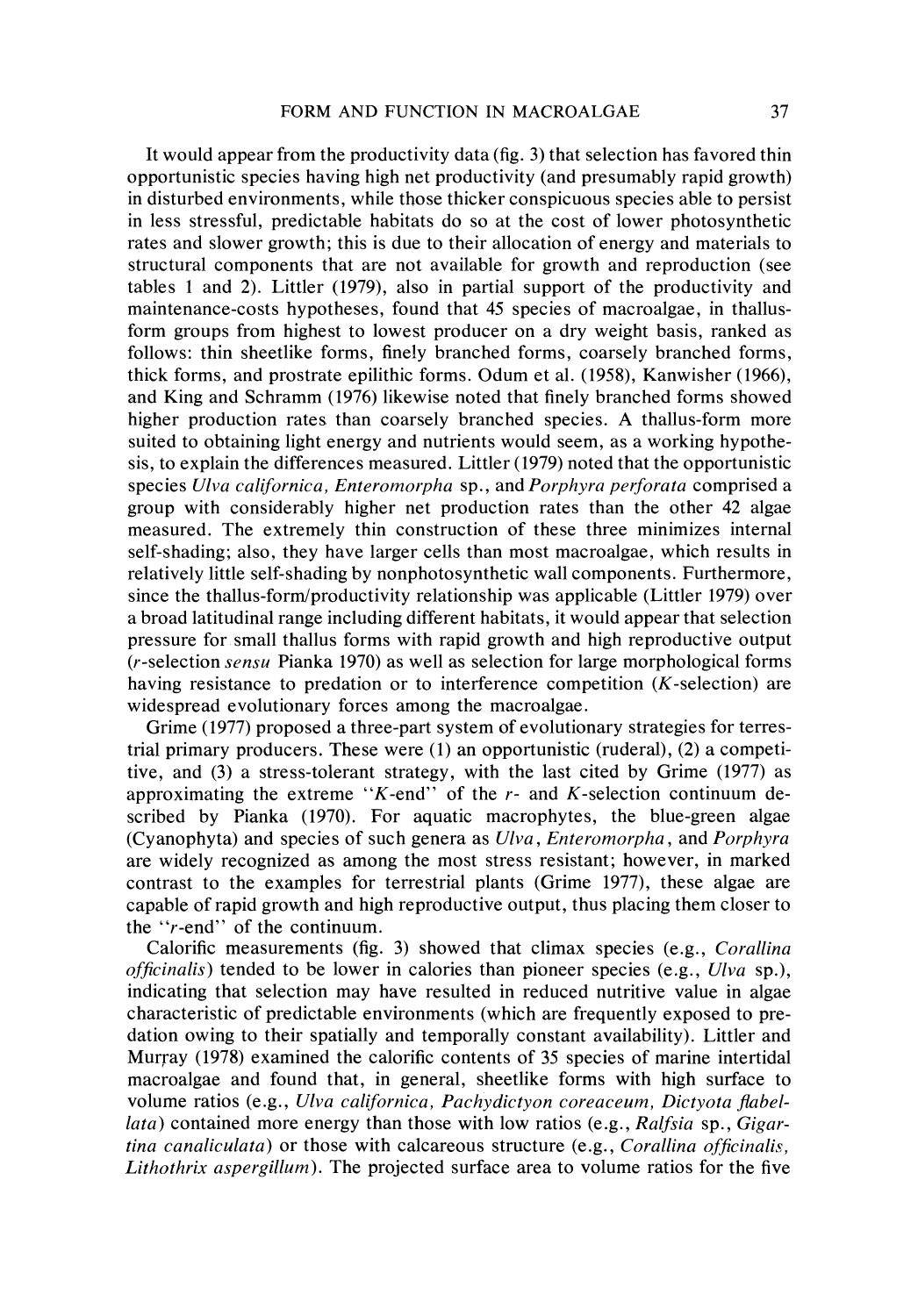experimental algae used in the present study also corresponded to the calorific ranking pattern, with a high of 34.7  $cm^2/cm^3$  for Ulva sp. followed by Corallina ofjcinalis (23.5), Gelidium purpurascenslrobustum (20.7), Pelvetia fastigiata (12.7), and 7.9 for Egregia menziesii (see fig. 3 for calorific data). In agreement with the calorific hypothesis, Paine and Vadas (1969) emphasized that ranking for algal calorific values correlated with ranking for thallus longevity (i.e., empheral  $\geq$ annual  $>$  perennial). Littler and Murray (1978) also substantiated this finding but interpreted the relationship more directly in terms of morphological form. Macroalgae, such as  $C$ . *officinalis*, that contain a high ratio of structural to photosynthetic tissues (presumably of selective advantage in interference competition for space and light or protection from predation or physical stress [table 21) have relatively less energy to allocate toward rapid growth and reproduction and tend to produce thalli with lower total calories per unit weight. In contrast, structurally simple opportunistic macroalgae that possess high production and growth rates with associated large surface to volume ratios (see Odum et al. 1958; Littler and Murray 1974; Littler, 1979) tend to have higher calorific content (fig. 3). The former typically are perennials characteristic of mature communities while the latter are usually ephemerals or annuals, and hence convey less temporal or spatial predictability to herbivores (Paine and Vadas 1969). Littler and Murray (1978) reported low calorific values for epilithic encrusting forms (e.g.,  $Hyd$ rolithon decipiens, Pseudolithoderma nigra, Ralfsia sp.). This observation verifies the suggestion (Paine and Vadas 1969) that encrusting forms, which are easily accessible, may have reduced their appeal to predators through evolution of thallus components that are low in nutritive content. The low values for articulated coralline algae (e.g., C. officinalis, Haliptylon gracile, Lithothrix aspergillum) obtained by Littler and Murray (1978) support the interpretation of Larkum et al. (1967) and Paine and Vadas (1969) that calcification and low calorific content may be important for survival under conditions of high grazing pressure by decreasing the energetic yield to the predator. Littler (1976) hypothesized five possible adaptive features of skeletal carbonate in marine algae, all of which are related to the model presented here (tables 1 and 2). An additional adaptive advantage may involve the ability of calcareous algae to modify their habitat; i.e., by providing their own optimal substrata, coralline algae (and green algae such as Halimeda) may themselves enhance the quality and environmental constancy of their microhabitats. It has been experimentally documented (Littler and Doty 1975) that the heavily calcified tropical alga Porolithon onkodes is physiologically adapted to withstand intense illumination and physically able to endure severe wave shock and grazing. It requires continuous disturbance, which prevents its competitive exclusion by frondose algae and corals.

Recently Vadas (1977), in his extensive study of feeding strategies in three different species of Strongylocentrotus, has clearly shown several causes for broad variations in urchin diets. The present preferential feeding information (fig. 3), although much more limited in scope than that of Vadas (1977), does suggest a trend supportive of the predation hypothesis. Opportunistic macrophytes such as Ulva would appear to be relatively susceptible to predation by generalist herbivores (fig. 3) compared with climax species, particularly the calcareous macroalga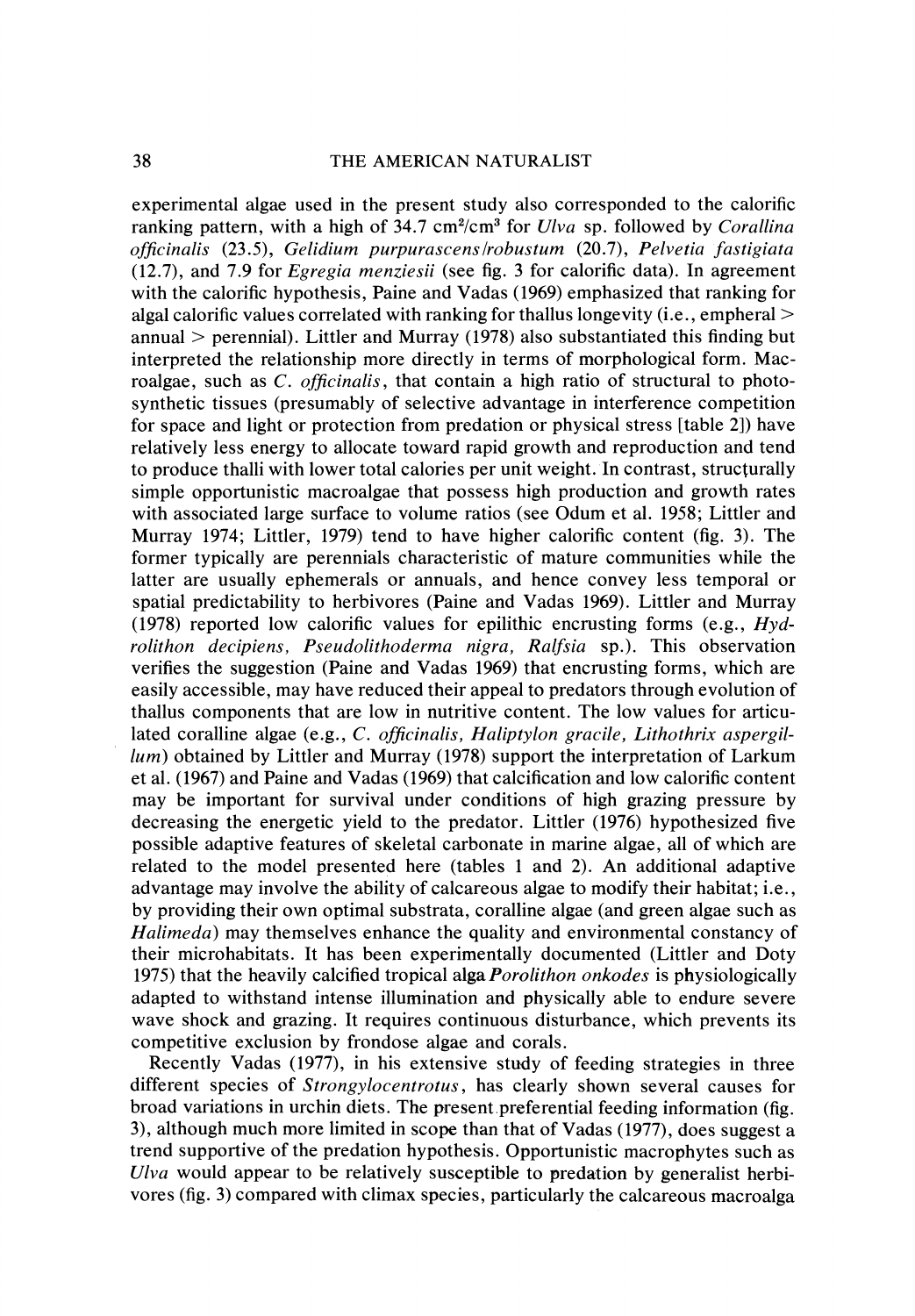C. officinalis. This finding agrees well with research (Lubchenco 1978) on the generalist snail *Littorina littorea* which primarily preferred small, tender ephemeral algae (such as  $U\,|va, Petalonia,$  and Scytosiphon) that were cited as apparently lacking either structural or chemical means of deterring herbivores. Lubchenco (1978) similarly found that algal thalli in the lowest food preference category  $(e.g., *Ralfsia*, *Ascophvllum*)$  were all tough compared to those in the high category.

There appear to be two opposing forces influencing opportunistic species characteristic of pioneer macroalgal communities. The deployment of resources to rapid growth and high reproductive output not restricted seasonally could lead to a high degree of palatability (e.g., higher calorific value, fig. **3;** less toughness, fig. 4); however, the temporal and spatial patchiness of newly cleared space for colonization in an intermediate or climax community would be expected to provide considerable refuge for early seral species. In environmentally constant habitats the patchiness and scarcity of opportunistic macroalgae may preclude any advantage to be gained by a given herbivore through specialization on such species. In contrast, conspicuous macrophytes characteristic of mature communities with their structural (and no doubt chemical) defenses should have reduced palatability (e.g., lower calorific values, fig. 3; increased toughness, fig. 4). Thus, the array of antiherbivore adaptations characteristic of later seral organisms may act to reduce the grazing ability of generalists and, because of genetic constraints, lead to increased specialization (divergent evolution). Correspondingly, Leighton (1969) showed a high degree of specialization on late successional subtidal macroalgae by various macroinvertebrates. This is somewhat at variance with models proposed (Ehrlich and Raven 1964; Rhoades and Cates 1976) for terrestrial plants; however, highly mobile grazers are not as prevalent in marine systems (except in tropical waters) and may not be as important as selective agents. Palatability determinations are extremely complex (cf. Cates and Orians 1975 and Otte 1975) and there are many biochemical considerations (e.g., 0.44 N  $H<sub>2</sub>SO<sub>4</sub>$  in *Desmarestia* [Eppley and Bovell 1958]; halogenated compounds in certain Rhodophyta [Fenical 19751, diterpenoids and protein complexing tannins in Phaeophyta [McEnroe et al. 1977; Sieburth 1968; Ragan 1976]), in addition to the types of structural features dealt with here. For example, Odum (1969) pointed out the correlation between utilization of chemical defenses and the successional status of primary producers and Sieburth (1968) provided evidence that numerous algal compounds may be involved in allelopathy, increase resistance to pathogens, or act as deterrents to epiphytic (fouling) organisms. Also, a strategy possibly employed by highly productive opportunistic algae such as Ulva (table 1) might involve the rapid replacement of vegetative and reproductive tissues while at the same time satiating the appetites of predators. Such mechanisms have been proposed (Eckardt 1974; Dyer and Bokhari 1976) for terrestrial primary producers.

In terms of resistance to physical stress, the data (fig. 4), with the exception of  $C.$  *officinalis* (noted earlier as artifactual), indicate that intermediate and climax algae have gained persistence in time at the cost of decreased growth rates and reproductive output by allocating significant quantities of energy and materials to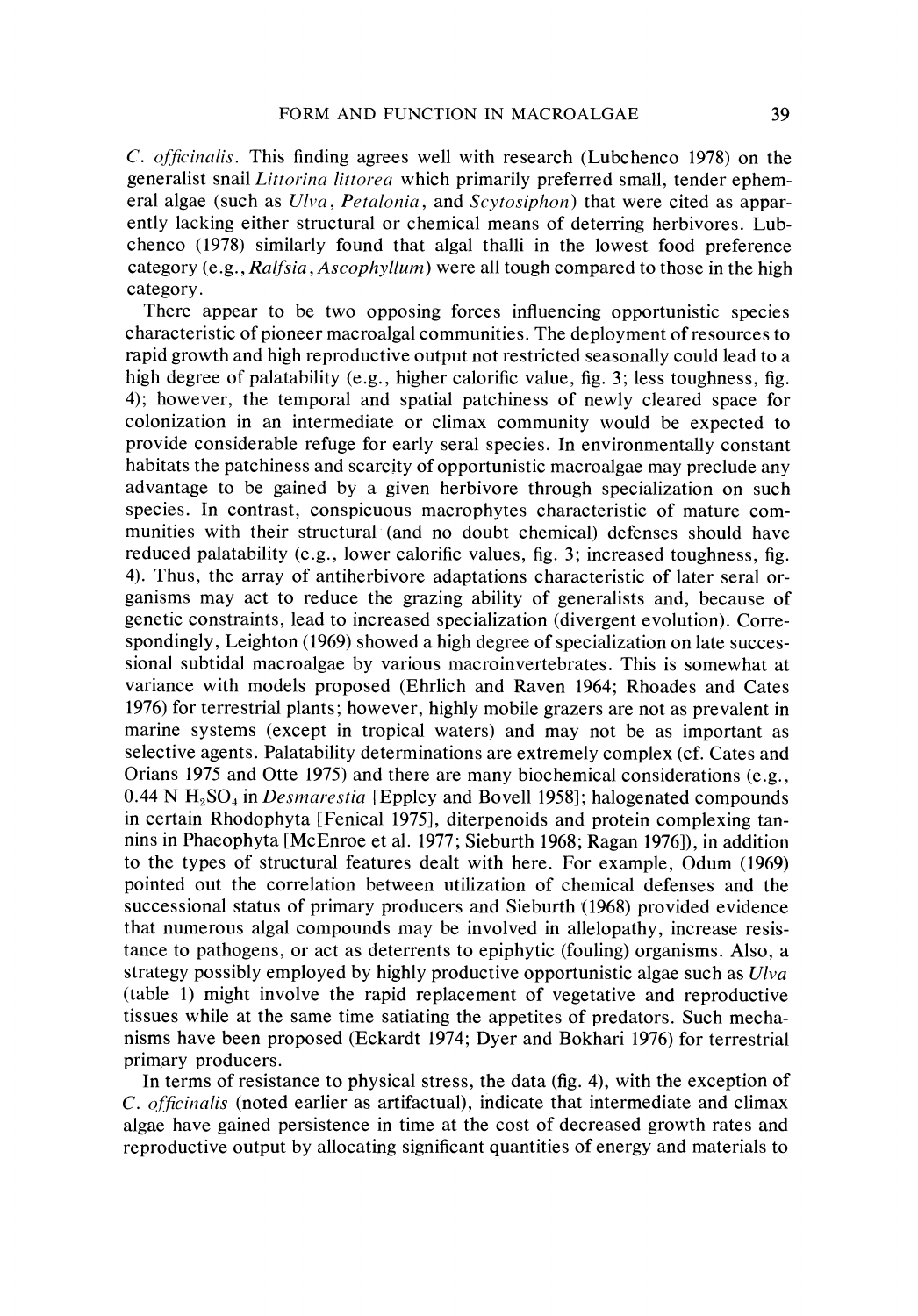#### 40 THE AMERICAN NATURALIST

structural components. All of the experiments involving resistance to shearing, frond toughness, and the results on the percent nonphotosynthetic versus photosynthetic tissue (fig. 4) strongly substantiate this viewpoint (hypotheses 5, 6, and 7). A relevant point which has appeared in the literature (Dayton 1975) concerns the physical capacity of tough algae such as Lessoniopsis to remove nearby organisms such as Hedophyllum by a wave-induced whiplash effect.

The ability of *Egregia menziesii* for early recruitment (fig. 1) and the thin sheetlike nature and high productivity of its young, undifferentiated individuals compared to older, highly structured thalli (table 3, fig. 2) indicate a shift in thallusform strategies (hypothesis 8). This allows Egregia menziesii (and presumably most of the other Laminariales) to compete effectively for newly cleared space with opportunistic forms as well as to persist among late successional competitors for light and space.

Also, we mentioned earlier that the life histories of many species of algae include two to several alternate thallus forms. For example, it is probable from the data presented here that the sheetlike phase of *Petalonia fascia* or the complanate form of Scytosiphon lomentaria (Clayton 1976) have evolved through adaptations to selective forces that favor opportunism. In contrast, their Ralfsia-like epilithic crustose phases (Wynne 1969; Clayton 1976) may have evolved under markedly different selective pressures, such as intense grazing, stressful winter conditions, or sand scouring. The encrusting alternate of Gigartina papillata, Petrocelis middendorffii (West 1972) has been shown to grow very slowly, to have low recruitment and mortality rates, and to be capable of persisting to great age (Paine et al. 1979). The co-occurrence of such heteromorphic stages of the same organism  $(e.g., *Sevtosiphon*, *Petalonia*, and their ralfsioid forms) which were found simultaneously.$ taneously by Murray and Littler (1978) suggests that some algae are able to "hedge their bets" against local extinction by concurrently adopting strategies at both ends of the spectrum presented in tables 1 and 2. Further support of this "heteromorphic life histories hypothesis" is provided by contrasting the upright blade form of *Gigartina papillata* with its long-lived crustose alternate, *Petrocelis middendorffil*. The former is significantly ( $P < .05$ ) more productive (0.64 vs. 0.09 mg C fixed/g dry wt/h) and 2.5 times more palatable (significant at  $P < .05$ , Mann-Whitney U-test) than the latter using the methods presented earlier.

Life-form classification schemes have been proposed by many phycologists (e.g., Funk 1927; Feldmann 1938, 1951, 1966; Katada and Satomi 1975; Chapman and Chapman 1976); however, none of these have proven to be entirely satisfactory. The primary reason is that they have been restricted to external morphological features (i.e., thallus form sensu Funk 1927), a combination of morphological and life-history attributes (i.e., life form *sensu* Katada and Satomi 1975), or both of these in conjunction with general habitat information (Chapman and Chapman 1976). We believe a major shortcoming has been the failure to examine ecological interactions and physiological aspects (i.e., functional form as presented here) which must be considered before a realistic and truly utilitarian interpretation of "forms" in the algae can be forthcoming.

The present study has attempted to develop a synthetic "functional form" paradigm concerning important adaptive correlates of algal structure relative to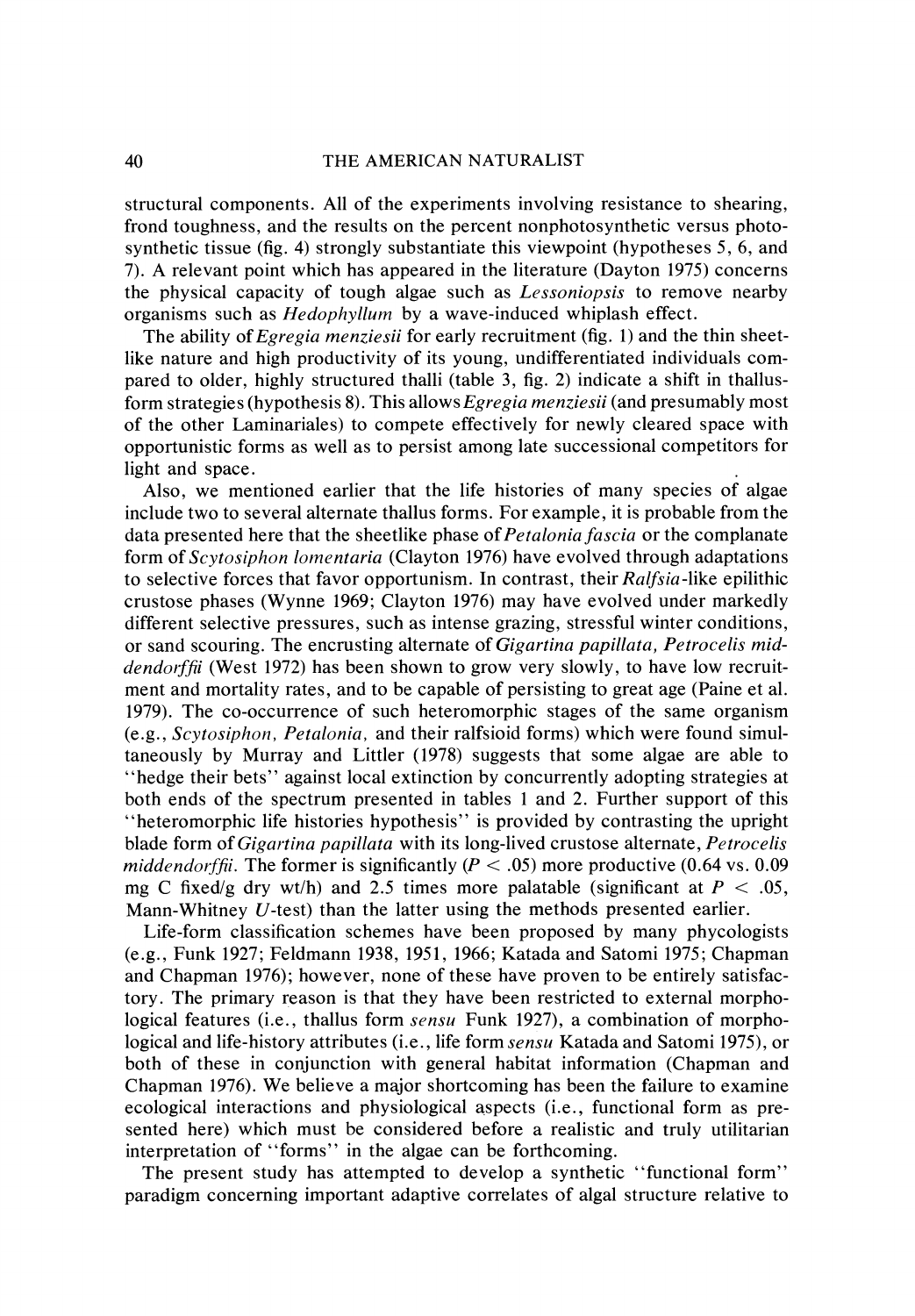biological function and, by means of a costs versus benefits analysis, to begin to test several of the predictions inherent in the model. In developing a theory dealing with form and function from a strategic perspective, it has been necessary to pose many questions while answering relatively few. However, it is anticipated that this approach will stimulate new insights concerning algal morphology and natural history viewed from a functional perspective.

#### **SUMMARY**

A synthetic "functional form" paradigm concerning hypothetically important adaptive features of algal structure and function was developed and tested by a costslbenefits strategic approach. Successional manipulations were performed by disturbing mature, environmentally constant intertidal communities; from the array of colonizing macroalgae, *Ulva* sp. was chosen as an opportunistic representative of pioneer seral stages, *Egregia menziesii* and *Gelidium purpurascensl robustum* as intermediate to late seral species, and *Pelvetia fastigiata* and *Corallina ofjcinalis* as characteristic of more mature climax communities. The ranking from high to low primary producers *(Ulva* > *Gelidium* > *Egregia* > *Pelvetia* > *Corallina)* indicates that selection in fluctuating environments has favored opportunistic species having high net productivity, while those species able to persist in benign predictable habitats do so at the cost of lower photosynthetic rates and presumably slower growth. The kilocalories per ash-free gram dry weight from highest to lowest species were *Ulva* (5.44), *Gelidium* (4.62), *Pelvetia* (4.17), *Egregia* (4.10), and *Corallina* (3.86). With the exception of *Pelvetia*, which occurs high in the intertidal, these calorific values suggest that selection has tended to reduce nutritive content in climax algal forms. The results for percent thallus loss to urchin grazing over a 48 h period generally support the hypothesis that selection has differentially favored the evolution of antipredator defenses in environmentally constant macrophyte communities; *Ulva* lost considerably more of its blotted wet weight (43.1%) compared to *Pelvetia* (36.2%), *Gelidium* (22.9%), *Egregia* (22.6%), and the late seral form *Corallina* (19.6%). *Ulva* contained the lowest percentage of nonpigmented (structural) components (0.6%), followed by *Gelidium* (46.2%), *Pelvetia* (57.3%), *Corallina* (81.7% CaC03), and *Egregia*  82.9%) which indicates that selection in mature communities has tended to increase allocation of materials to nonpigmented supportive structure at the expense of photosynthetic tissue. Later successional macroalgae showed greater toughness as well as greater resistance to wave-shearing forces than the opportunistic species, thus implicating selection for persistence as opposed to rapid growth in climax communities. Data on succession, productivity, and toughness indicate that *E. menziesii* shifts from an opportunistic strategy during its juvenile stages to a highly differentiated complex form able to persist in mature successional stages. The co-occurrence of different morphological phases of the same species (e.g., *Scytosiphon lomentaria,* hollow sheet; *Petalonia fascia,* sheet; and their *Ralfsia*like forms, crusts), along with information contrasting productivity, palatability, and longevity between *Gigartina papillata* and its crustose alternate *Petrocelis*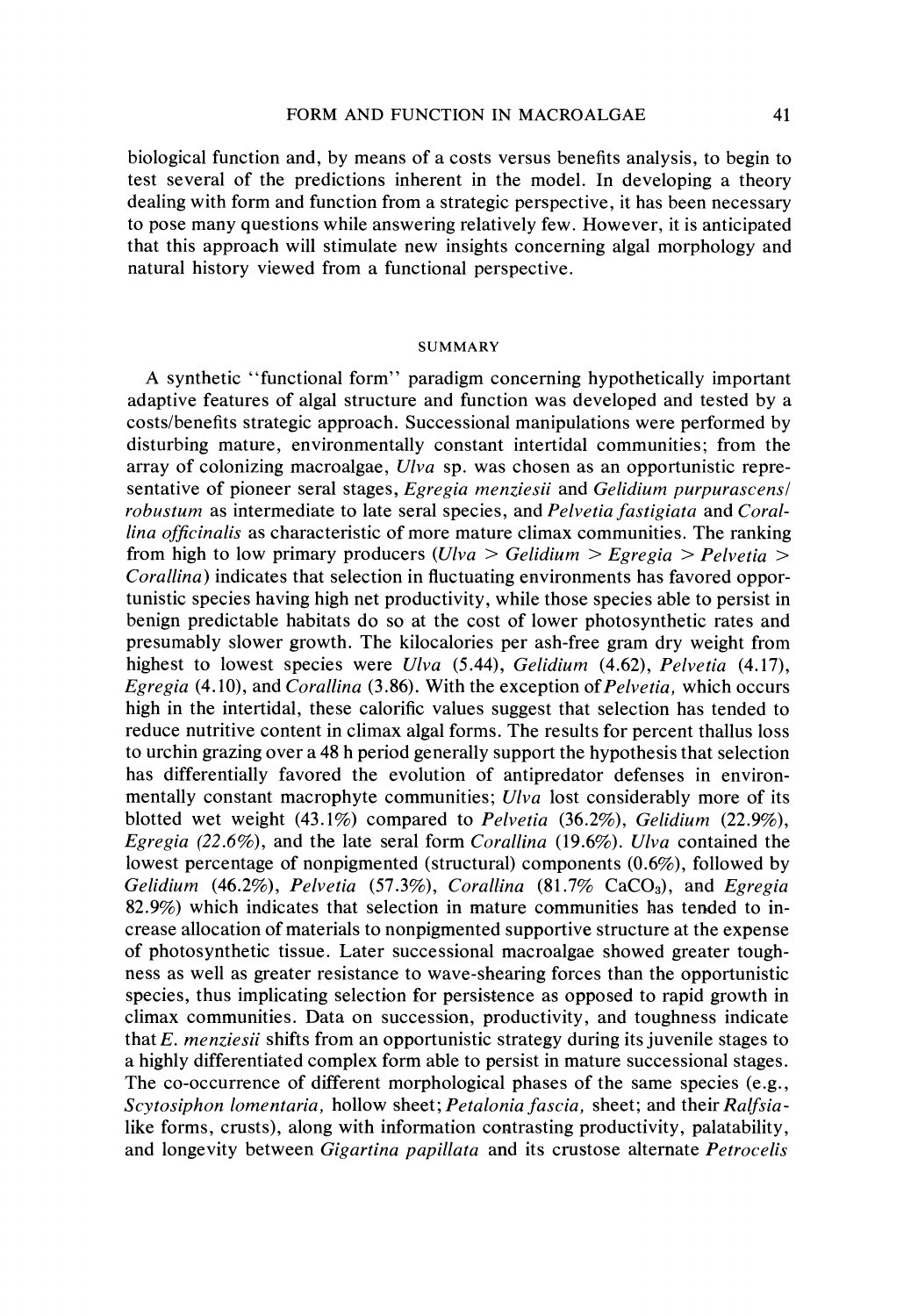#### THE AMERICAN NATURALIST

*middendorfji,* suggests that some algae have the capacity to concurrently adopt strategies of both opportunistic and climax algal forms.

#### ACKNOWLEDGMENTS

The functional form model, virtually in its present state, was developed during 1973, and several individuals have helped with testing its various aspects over the intervening years. Foremost, we appreciate the assistance of Keith E. Arnold, Mark H. Hay, and Greg T. Ruggerone, who gathered much of the field and laboratory data. Lynnette Vesco was primarily responsible for the calorimetry while Jack M. Fancher assisted in the productivity work. The successional information presented here represents a small portion of the data from a much larger ongoing study with Steven N. Murray. We also are grateful to Peter S. Dixon, Keith E. Arnold, Mark H. Hay, and Charles S. Wisdom for critically reading early drafts of the manuscript.

Much of the research leading to this report was supported by the Office of Water Research and Technology, U.S. Department of the Interior, under the Allotment Program of Public Law 88-379, as amended, and by the University of California, Water Resources Center, as part of Office of Water Research and Technology Project No. A-054-CAL and Water Resources Center Project W-491.

#### LITERATURE CITED

- *Abbott, I. A,, and G. J. Hollenberg. 1976. Marine algae of California. Stanford University Press, Stanford. Calif.*
- *Bokenham, N. A. H., and T. A. Stephenson. 1938. The colonization of denuded rock surfaces in the intertidal region of the Cape Peninsula. Ann. Natal Mus. 9:47-81.*
- *Cates, R. G., and G. H. Orians. 1975. Successional status and the palatability of plants to generalized herbivores. Ecology 56:410-418.*
- *Chapman, V.* J., *and D. J. Chapman. 1976. Life forms in the algae. Bot. Mar. 19:65-74.*
- Clayton, M. N. 1976. The morphology, anatomy and life history of a complanate form of Scytosiphon *lomentaria* (Scytosiphonales, Phaeophyta) from southern Australia. Mar. Biol. 38:201-208.
- *Connell,* J. *H. 1975. Some mechanisms producing structure in natural communities: a model and evidence from field experiments. Pages 460-490 in M. L. Cody and J. M. Diamond, eds. Ecology and evolution of communities. Belknap, Cambridge, Mass.*
- Dayton, P. K. 1975. Experimental evaluation of ecological dominance in a rocky intertidal algal *community. Ecol. Monogr. 45: 137-159.*
- *Dyer, M. I., and U. G. Bokhari. 1976. Plant-animal interactions: studies on the effects of grasshopper grazing on blue gramma grass. Ecology 57:762-772.*
- *Eckardt, F. E. 1974. Life form, survival strategy and C0,-exchange. Pages 57-59in Proceedings of the first international congress of ecology. Centre for Agricultural Publishing and Documentation, Wageningen.*
- *Ehrlich, P. R., and P. H. Raven. 1964. Butterflies and plants: a study in coevolution. Evolution 18586-608.*
- *Eppley, R. W., and C. R. Bovell. 1958. Sulfuric acid in Desmarestia. Biol. Bull. 115:101-106.*
- *Fahey, E. M. 1953. The repopulation of intertidal transects. Rhodora 55:102-108.*
- *Fahey, E. M., and M. S. Doty. 1949. Pioneer colonization on intertidal transects. Biol. Bull. 97:238- 239.*
- *Feeny, P. 1970. Seasonal changes in oak leaf tannins and nutrients as a cause of spring feeding by winter moth caterpillars. Ecology 51:565-581.*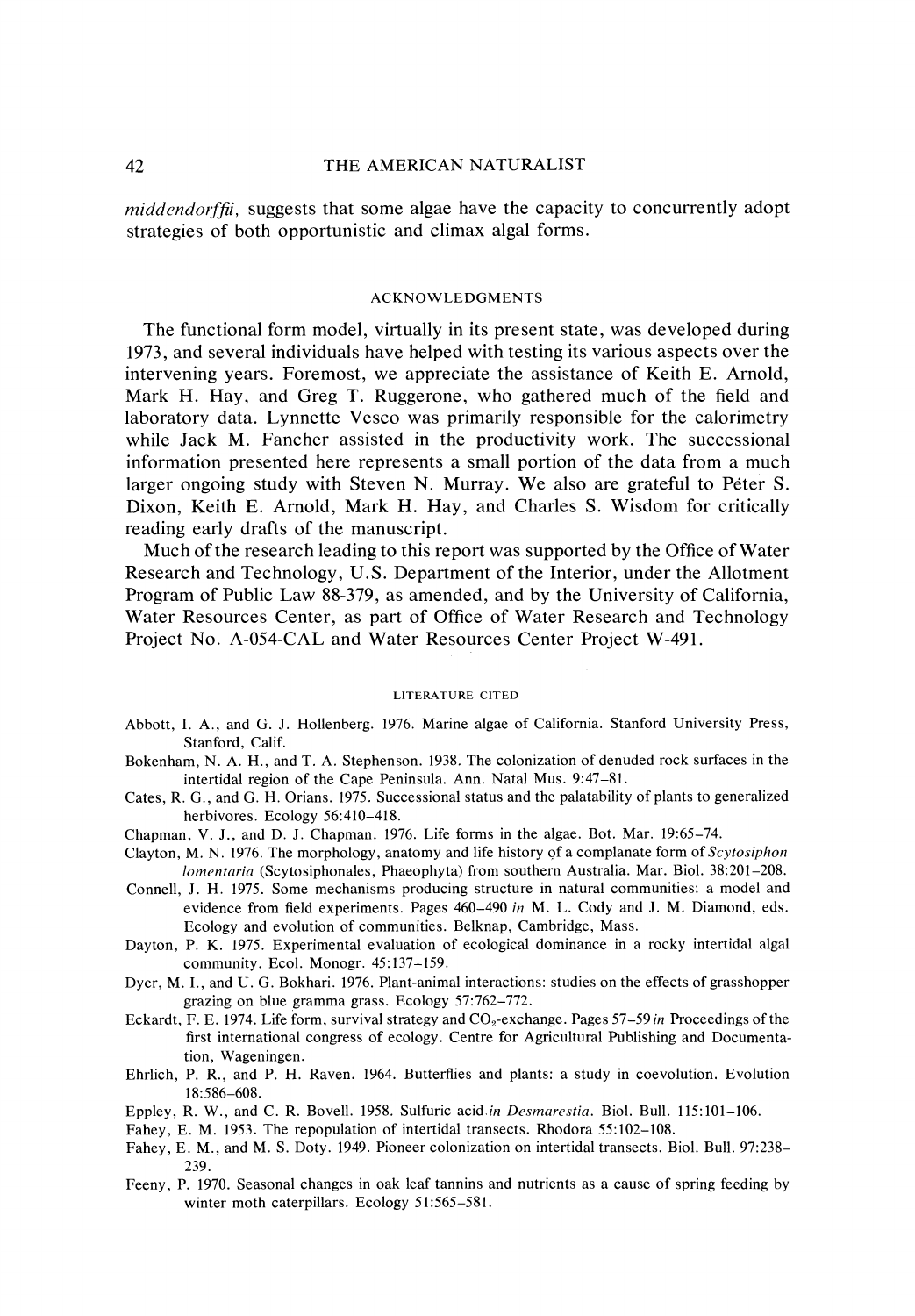- Feldmann, J. 1938. Recherches sur le végétation marine de la Méditerraneé. La côte des Albères. Rev. Algol. 10: 1-339.
- 1951. Ecology of marine algae. Pages  $313-334$  in G. M. Smith, ed. Manual of phycology. Ronald, New York.
- . 1966. Les types biologiques d'algues marines benthiques. Mem. Soc. Bot. Fr. 1966:45-60. Fenical, W. H. 1975. Halogenation in the Rhodophyta: a review. J. Phycol. !1:245-259.
- Funk. G. 1927. Die Algenvegetation des Golfs von Neapel. Pubbl. Stn. Zool. Napoli Suppl. 7: 1-507.
- Grime, J. P. 1977. Evidence for the existence of three primary strategies in plants and its relevance to ecological and evolutionary theory. Am. Nat. 111:1169-1194.
- Kanwisher, J. W. 1966. Photosynthesis and respiration in some seaweeds. Pages 407-420 in H. Barnes, ed. Some contemporary studies in marine science. Allen & Unwin, London.
- Katada, M., and M. Satomi. 1975. Ecology of algae. Pages 211–239 in J. Tokida and H. Hirose, eds. Advance of phycology in Japan. Gustav Fischer Verlag. Jena.
- King, R. J., and W. Schramm. 1976. Photosynthetic rates of benthic marine algae in relation to light intensity and seasonal variations. Mar. Biol. 37:215-222.
- Koehl. M. A. R., and S. A. Wainwright. 1977. Mechanical adaptations of a giant kelp. Limnol. Oceanogr. 22: 1067-1071.
- Larkum, A. W. D., E. A. Drew, and R. N. Crossett. 1967. The vertical distribution of attached marine algae in Malta. J. Ecol. 55:361-371.
- Leighton. D. L. 1966. Studies of food preference in algivorous invertebrates of southern California kelp beds. Pac. Sci. 20: 104-1 13.
- Littler, M. M. 1976. Calcification and its role among the macroalgae. Micronesica 12:27-41.
- . 1979. Morphological form and photosynthetic performances of marine macroalgae: tests of a functional/form hypothesis. Bot. Mar. 22 (in press).
- -. 1980. Overview of the rocky intertidal systems of southern California. *117* D. M. Power. ed. The California islands: proceedings of a multidisciplinary symposium. Santa Barbara Museum of Natural History, Santa Barbara. Calif. (in press).
- Littler, M. M.. and M. S. Doty. 1975. Ecological components structuring the seaward edges of tropical Pacific reefs: the distribution, communities and productivity of *Porolithon*. J. Ecol. 63:117-129.
- Littler. **At.** M.. and S. N. Murray. 1974. The primary productivity of marine macrophytes from a rocky intertidal community. Mar. Biol. 27:131-135.
- $-$ . 1975. Impact of sewage on the distribution, abundance and community structure of rocky intertidal macro-organisms. Mar. Biol. 30:277-291.
- . 1978. Influence of domestic wastes on energetic pathways in rocky intertidal communities. J. Appl. Ecol. 15:583-595.
- Lubchenco. J. 1978. Plant species diversity in a marine intertidal community: importance of herbivore food preference and algal competitive abilities. Am. Nat. 112:23-39.
- McEnroe, F. J.. K. J. Robertson, and W. H. Fenical. 1977. Diterpenoid synthesis in brown seaweeds of the family Dictyotaceae. Pages 179–189 in D. J. Faulkner and W. H. Fenical, eds. Marine natural products chemistry. Plenum, New York.
- Mann, K. H. 1973. Seaweeds: their productivity and strategy for growth. Science 182:975-981.
- Murray. S. N., and M. M. Littler. 1978. Patterns of algal succession in a perturbated marine intertidal community. J. Phycol. 14:506-512.
- , (in press). Analysis of the patterns of recovery of intertidal and subtidal communities. Pages 111-1.1.20-I-111-1.1.2-266 in M. M. Littler. ed. The annual and seasonal ecology of Southern California rocky intertidal, subtidal, and tidepool biotas. Southern California baseline study, year two, final report. Vol. 111, Rep. 1.1. Bureau of Land Management, Department of the Interior, Washington, D.C.
- Neushul, M. 1972. Functional interpretation of benthic marine algal morphology. Pages 47–73 in I. A. Abbott and M. Kurogi. eds. Contributions to the systematics of benthic marine algae of the North Pacific. Japanese Society of Phycology, Kobe.
- Northcraft, R. D. 1948. Marine algal colonization on the Monterey Peninsula, California. Am. J. Bot. 35:396-404.
- Odum, E. P. 1969. The strategy of ecosystem development. Science 164:262-270.